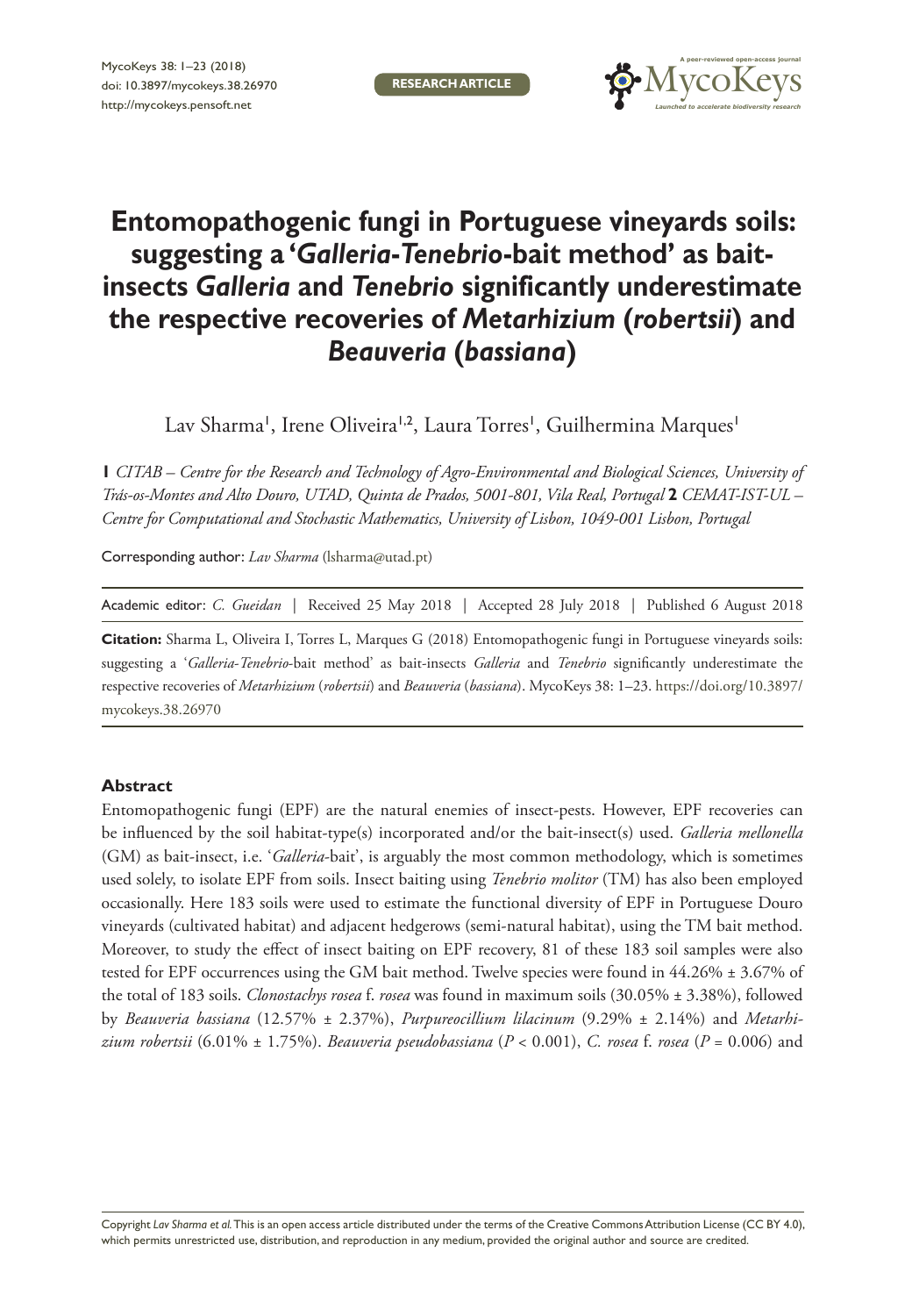*Cordyceps cicadae* (*P*=0.023) were isolated significantly more from hedgerows, highlighting their sensitivities towards agricultural disturbances. *Beauveria bassiana* (*P* = 0.038) and *M. robertsii* (*P* = 0.003) were isolated significantly more using GM and TM, respectively. Principal component analysis revealed that *M. robertsii* was associated both with TM baiting and cultivated habitats, however, *B. bassiana* was slightly linked with GM baiting only. Ecological profiles of *B. bassiana* and *P. lilacinum* were quite similar while *M. robertsii* and *C. rosea* f. *rosea* were relatively distant and distinct. To us, this is the first report on (a) *C. cicadae* isolation from Mediterranean soils, (b) *Purpureocillium lavendulum* as an EPF worldwide; and (c) significant recoveries of *M. robertsii* using TM over GM. Overall, a '*Galleria*-*Tenebrio*-bait method' is advocated to study the functional diversity of EPF in agroecosystems.

#### **Keywords**

Biocontrol fungi; Functional diversity; Host-pathogen interaction; Hypocreales; Soil ecology; Vineyards

### **Introduction**

Grape production and winemaking contribute significantly in many economies worldwide. However, vineyards attract many primary, secondary or tertiary insect pests (Gonçalves et al. 2017, Sharma et al. 2018). For example, one of the key insect-pest in vineyards is the European Grapevine Moth, *Lobesia botrana* (Denis and Schiffermüller) (Lepidoptera: Tortricidae). It exhibits polyphagy and is distributed across Asia, Central Europe and the Mediterranean basin, USA, Chile and Argentina. It can reduce the total crop yield by 50% at the time of harvest in countries such as Portugal (Carlos et al. 2013). Finding strategies to control vineyards' pests is of utmost importance especially from an economic point of view (Sharma et al. 2018).

With increased awareness towards the environment, biological methods to control crop pests such as biopesticides based on entomopathogenic fungi (EPF) have been receiving greater attention as alternatives to chemicals pesticides (Jaronski 2010). Many fungal species belonging to Hypocreales (Ascomycota) have shown insect pathogenicity and dwell in the soil for a significant part of their life cycle, outside the host. Protection from UV radiation and numerous adverse biotic and abiotic influences have made soil an excellent environmental reservoir for EPF (Keller and Zimmermann 1989). Therefore, studying soils for EPF diversity has been a common practice (Meyling and Eilenberg 2006, Quesada-Moraga et al. 2007, Goble et al. 2010, Rudeen et al. 2013, Muñiz-Reyes et al. 2014, Clifton et al. 2015, 2018).

Interestingly, the distribution of EPF in crop cultivated and semi-natural habitats, such as hedgerows, is always arguable. While some studies showed a higher abundance of *Beauveria bassiana* (Balsamo) Vuillemin in soils from hedgerows and *Metarhizium anisopliae* (Metschnikoff) Sorokin in soils from cultivated fields (Meyling and Eilenberg 2006), others reported a higher abundance of *M. anisopliae* in marginal soils (Clifton et al. 2015). Habitat-specific preferences have also been noticed in the case of some EPF (Bidochka et al. 1998, Quesada-Moraga et al. 2007, Medo and Cagáň 2011, Medo et al. 2016). Knowing the differences in EPF abundances within different habitat-types is important in understanding which fungal species is suitable to and would proliferate in a particular habitat-type (Quesada-Moraga et al. 2007).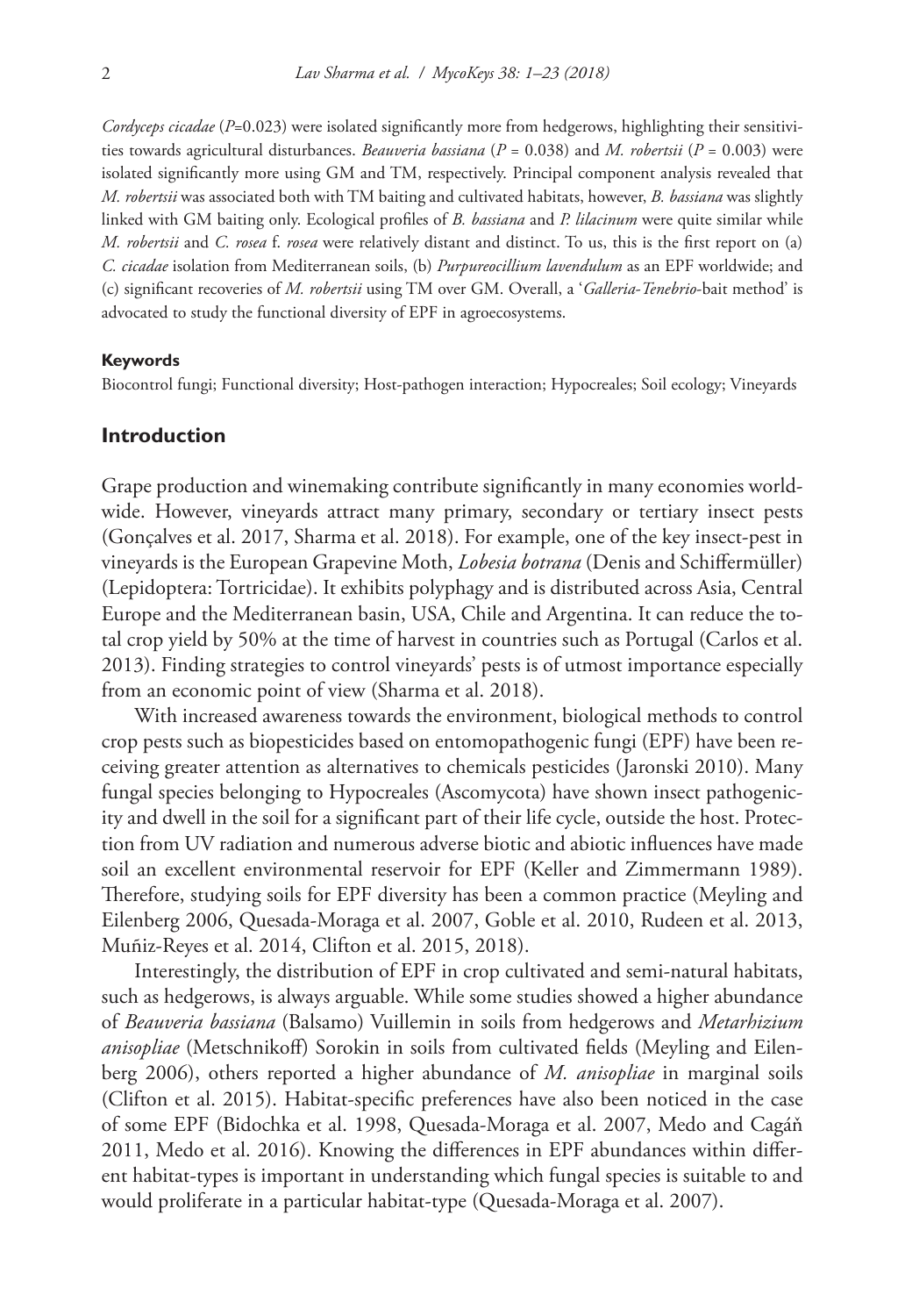Insect baiting by *Galleria mellonella* Linnaeus (Lepidoptera: Pyralidae) or the '*Galleria*-bait method' (Zimmermann 1986), is a renowned methodology for the isolation of EPF. The main advantage of the insect baiting method is that only entomopathogens are obtained selectively amongst other soil microbes (Vega et al. 2012). Studies in the past find insect baiting as an effective methodology for EPF isolation over culturing soil suspensions on selective media (Keller et al. 2003, Enkerli et al. 2004, Imoulan et al. 2011, Keyser et al. 2015). A selective medium can only be viewed as a semi-quantitative method for EPF isolation as they may provide a false picture of fungal diversity and density, leading to a biased view of many microbial systems (Scheepmaker and Butt 2010). The approach of using bait-insects *G. mellonella* along-with *T. molitor* for EPF isolations, instead of a selective media, has been previously employed (Vänninen 1996, Oddsdottir et al. 2010, Meyling et al. 2012).

Using different bait-insects sometimes may result in an occasional occurrence of a different, not so common EPF (Goble et al. 2010), however, to isolate the known EPF from soils, such as *Beauveria* and *Metarhizium*, the bait-insect *G. mellonella* has been the first choice as a bait-insect for the last three decades (Zimmermann 1986). Numerous investigations have relied only on this method of EPF isolation (Chandler et al. 1997, Bidochka et al. 1998, Ali-Shtayeh et al. 2003, Meyling and Eilenberg 2006, Quesada-Moraga et al. 2007, Sun and Liu 2008, Sun et al. 2008, Sevim et al. 2009, Fisher et al. 2011, Muñiz-Reyes et al. 2014, Pérez-González et al. 2014, Fernández-Salas et al. 2017, Gan and Wickings 2017, Kirubakaran et al. 2018). The bait-insect *Tenebrio molitor* Linnaeus (Coleoptera: Tenebrionidae) has also been used solely in some studies (Sánchez-Peña et al. 2011, Aguilera Sammaritano et al. 2016).

Fewer studies used these two bait-insects in parts or throughout their investigations (Hughes et al. 2004, Oddsdottir et al. 2010, Meyling et al. 2012). Hughes et al. (2004) noticed increased isolations of *Beauveria* and *Metarhizium* when bait-insects *G. mellonella* and *T. molitor*, respectively were used. This raised a question whether *Beauveria* and *Metarhizium* have preferences for the two common bait-insects *G. mellonella* and *T. molitor*? The main objectives of the above-mentioned and noteworthy studies were different. Hence, the observations of any insect species-specific differences remained obscure especially as no significant differences were observed.

Due to the lack of any study which focuses primarily on the differences of *Beauveria* and *Metarhizium* occurrences from soils while using *G. mellonella* and *T. molitor* bait-insects, some of the most recent and noteworthy studies, even those reported in the last few months, still use the *Galleria*-bait method as the standard (only) methodology to recover EPF from soils (Fernández-Salas et al. 2017, Gan and Wickings 2017, Kirubakaran et al. 2018). Keyser et al. (2015) compared the use of *T. molitor* against culturing soil samples over selective medium and a found a drastic contrast where the former was found highly effective over the latter. Although *T. molitor* has been used previously, still some very recent and interesting studies have, however, used *G. mellonella* and neglected the use of *T. molitor* even when the main objective was to understand the ecology of *Metarhizium* (Hernández-Domínguez and Guzmán-Franco 2017).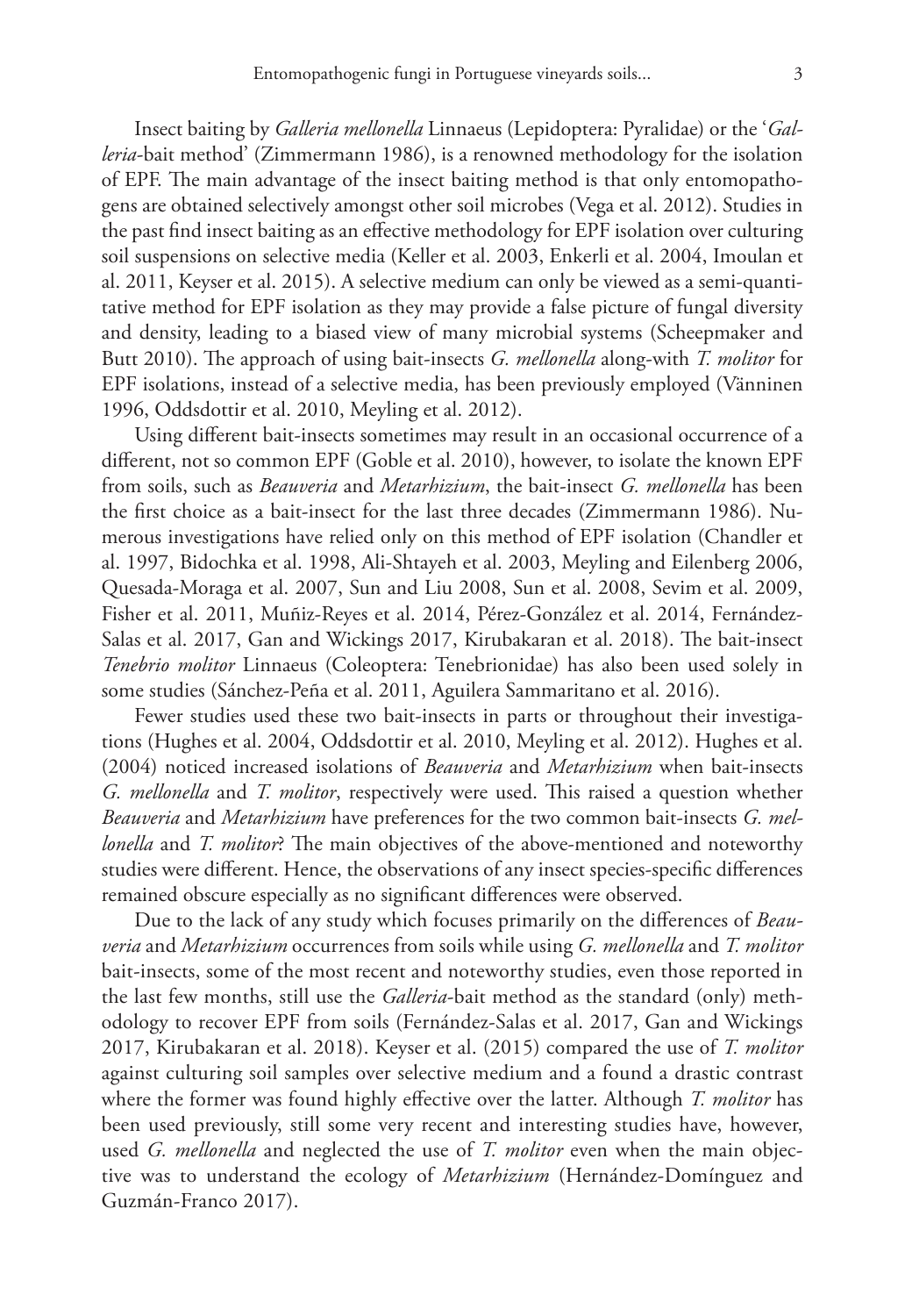The influence of the use of *T. molitor* as a bait-insect to isolate EPF such as *Beauveria* and *Metarhizium*, if any, when compared with *G. mellonella*, remains an important question, especially after the observations of Hughes et al. (2004), as described earlier. Moreover, as different fungal entomopathogens are susceptible to different bait-insects as well as habitat-types, another important question, that might be of interest, is to understand what is the major factor(s), if any, that governs the recovery of common EPF such as *Beauveria* and *Metarhizium*.

Although there are previous reports on the EPF from different agroecosystems, the information on the functional diversity of EPF in vineyards is, however, very limited. The landscape of the Douro Wine Region (DWR) provides a good opportunity to understand the differences in EPF abundance and diversity amongst vineyards and adjacent hedgerows. Hence, the objectives of the work were to elucidate the effects of (1) habitat-types, i.e. cultivated soils of vineyards and semi-natural soils of nearby hedgerows and (2) bait-insects, i.e. *T. molitor* and *G. mellonella* on EPF while exploring (a) their recoveries, (b) ecological proximities and (c) the principal factors governing their presence in the soils of the vineyards of the DWR of Portugal. The focus of the investigation was to understand the functional fungal entomopathogenicity of soils.

#### **Methods**

#### Soil sampling

Soil samples were collected from six different farms of Portuguese DWR in September and October 2012, i.e. Arnozelo, Aciprestes, Carvalhas, Cidrô, Granja and S. Luiz. Details of geographic coordinates and altitudes of these farms are given in Fig. 1A. The sampling strategy was adapted from Klingen et al. (2002) and Goble (2010) and presented in Fig. 1B and the authors find it quite similar to that undertaken by Clifton et al. (2015). In brief, at each site, the surface litter was removed and the soil was dug to a depth of 20 cm with a soil core borer (width = 20 mm) at five places within 0.25 m<sup>2</sup> area. All five sub-samples from one site were put in the same polyethylene bag and sealed with a rubber band. This mix of five subsamples was considered as one soil sample from a site. The next sampling site was at 20 m away and the soil borer was washed with 5% sodium hypochlorite (NaOCl) between the sites. In total, 183 soil samples were collected, out of which 155 were from vineyards and 28 were from adjacent hedgerows. Hedgerows were mainly composed of oaks (*Quercus* spp. L., Fagaceae) and pine (*Pinus* spp. L., Pinaceae) trees. Soil samples were brought inside the laboratory and were spread on a tray and left overnight for the moisture to be equilibrated with the room temperature. This was done to avoid infestation with entomopathogenic nematodes (EPN), if any, as suggested by Quesada-Moraga et al. (2007). Soil samples were always processed within 24 hours of spreading on to the trays. The number of soil samples collected from each farm is provided in Table 1.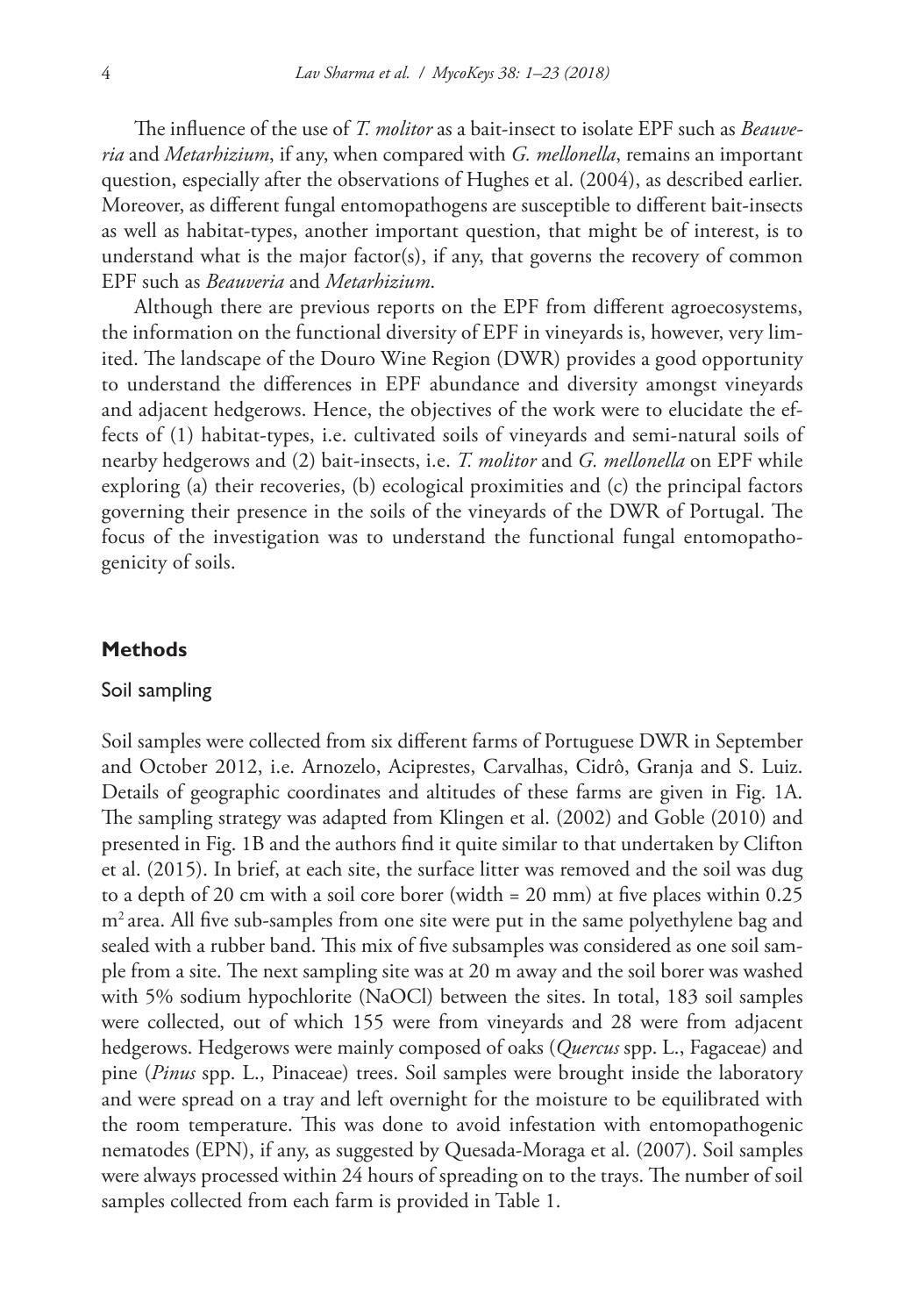

Figure 1. Geographic coordinates and altitudes of the farms and details of the soil sampling strategy adopted. **a** Details of the six farms of the Douro Wine Region, Portugal, which were considered in this study **b** Details of the soil sampling strategy from vineyards and adjacent hedgerows.

# Insect baiting

Two hundred and fifty grams (g) of sieved soil was put in a plastic bowl with small holes on the cap for ventilation. A total of 183 soil samples were used to compare the effect of habitat-type on fungal isolations. For each soil sampling site, four such bowls,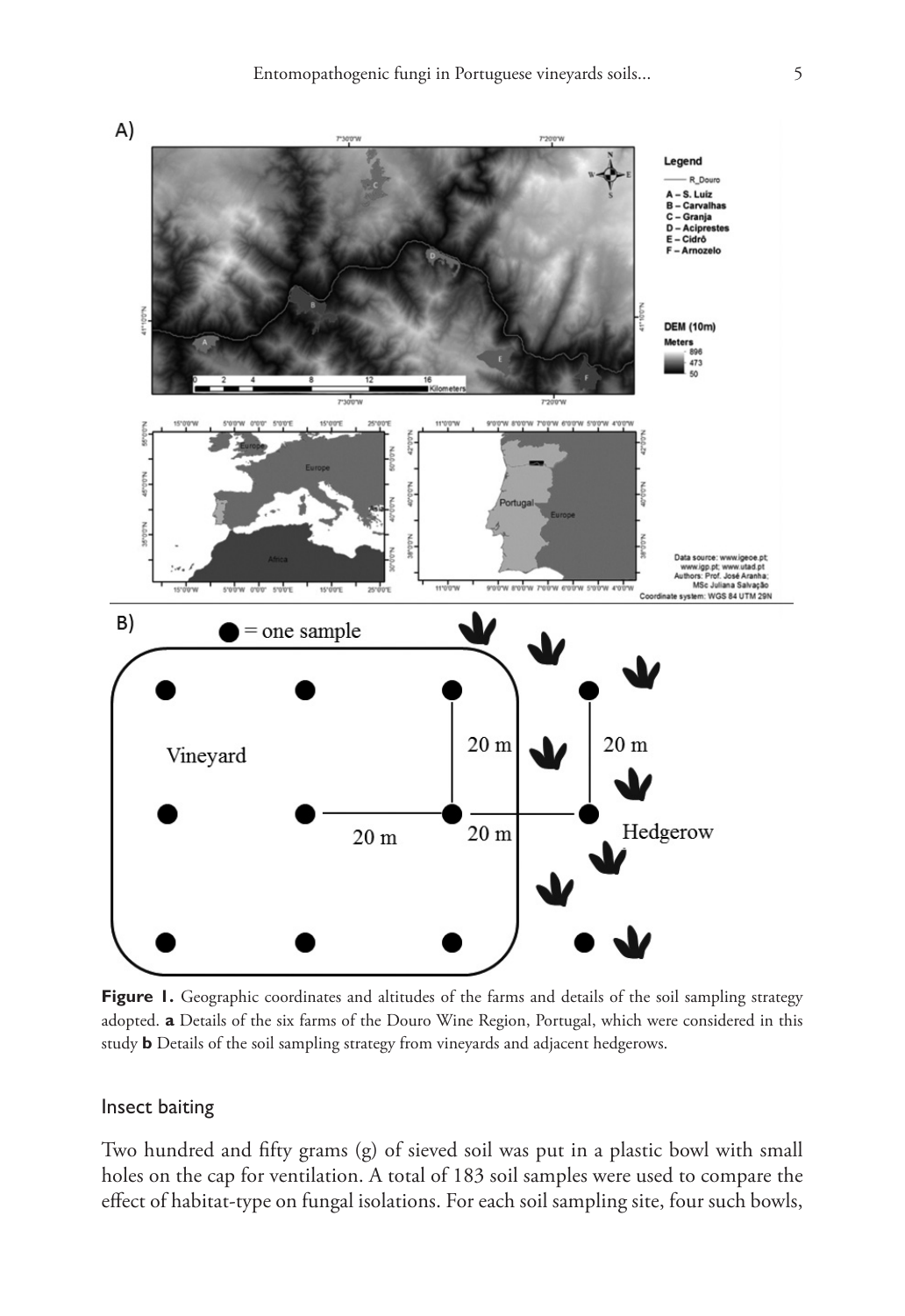| <b>Species</b>                     |            | Species occurrence in the whole farm (Fwf) |                          |                          |                          |            |                 |                          |              |                 |
|------------------------------------|------------|--------------------------------------------|--------------------------|--------------------------|--------------------------|------------|-----------------|--------------------------|--------------|-----------------|
|                                    | S. Luiz    | Carvalhas                                  | Granja                   |                          | Arnozelo Aciprestes      | Cidrô      | $%F_{V}$        | %Fh                      | $%$ Foverall | <b>Previous</b> |
|                                    | $(N = 51)$ | $(N = 44)$                                 | $(N = 26)$               | $(N = 20)$               | $(N = 20)$               | $(N = 22)$ |                 |                          |              | reports         |
| All species*                       | 37.25      | 59.09                                      | 61.54                    | 45                       | 30                       | 22.73      | 39.35           | 71.43                    | 44.26        |                 |
| <b>Beauveria</b><br>bassiana       | 15.69      | 11.36                                      | 15.38                    | 10                       | 15                       | 4.55       | 12.26           | 14.29                    | 12.57        | Several         |
| <b>Beauveria</b><br>pseudobassiana | 1.96       | 6.82                                       |                          | 10                       | $\overline{\phantom{0}}$ |            |                 | 21.43                    | 3.28         | Several         |
| Beauveria<br>varroae               |            | -                                          | $\equiv$                 | 5                        | $\overline{\phantom{0}}$ | -          | $\qquad \qquad$ | 3.57                     | 0.55         | Several         |
| Clonostachys<br>rosea f. rosea     | 19.61      | 45.45                                      | 42.31                    | 25                       | 20                       | 22.73      | 25.81           | 53.57                    | 30.05        | Several         |
| Cordyceps sp.                      | 3.92       | 2.27                                       | ÷.                       | $\overline{\phantom{m}}$ | $\overline{\phantom{0}}$ | $\equiv$   | 1.94            | $\overline{\phantom{0}}$ | 1.64         | Several         |
| Cordyceps cicadae                  | 3.92       | $\overline{\phantom{0}}$                   | $\overline{\phantom{0}}$ | $\overline{\phantom{m}}$ | $\overline{\phantom{0}}$ | $\equiv$   | $\equiv$        | 7.14                     | 1.1          | Several         |
| Lecanicillium<br>aphanocladii      | 3.92       | $\overline{\phantom{0}}$                   | -                        | $\overline{\phantom{0}}$ | -                        | -          | 1.29            | $\overline{\phantom{0}}$ | 1.1          | Several         |
| Lecanicillium<br>dimorphum         | 3.92       | 2.27                                       |                          | $\overline{\phantom{0}}$ | $\overline{\phantom{0}}$ |            | 1.94            |                          | 1.64         | Several         |
| Metarhizium<br>robertsii           | 3.92       | 2.27                                       | 30.77                    | $\overline{\phantom{m}}$ | $\overline{\phantom{0}}$ |            | 7.1             | $\overline{\phantom{m}}$ | 6.01         | Several         |
| Metarhizium<br>guizhouense         | 1.96       |                                            | 3.85                     |                          | $\overline{\phantom{0}}$ |            | 1.29            |                          | 1.1          | Several         |
| Purpureocillium<br>lavendulum      |            | 2.27                                       | $\overline{\phantom{0}}$ | $\overline{\phantom{0}}$ | -                        | -          | 0.65            | $\overline{\phantom{m}}$ | 0.55         | This study      |
| Purpureocillium<br>lilacinum       | 9.8        | 13.64                                      | 15.38                    | 10                       | -                        |            | 10.32           | 3.57                     | 9.29         | Several         |

**Table 1.** Occurrence frequency (% of positive samples) of entomopathogenic fungi Douro vineyards' soils and adjacent hedgerows.

\*, 12 different fungal species in total.

*N*: Number of soil samples.

%*F*v: Percentage frequency of the number of soil samples harbouring a particular fungal species isolated from 155 soil samples from vineyards' soils of six farms.

%*F*h: Percentage frequency of the number of soil samples harbouring a particular fungal species isolated from 28 soil samples from hedgerows' soils of six farms.

%*F*overall: Percentage frequency of the number of soil samples harbouring a particular fungal species isolated from all 183 soil samples from six farms.

*F*wf: Percentage frequency of the number of soil samples harbouring a particular fungal species isolated from total number of soil samples collected from that respective farm.

i.e. 1 kg of the soil was analysed in total and four late instar *T. molitor* larvae were put in each of these bowls, i.e. the total number of larvae used  $(n) = 16$ . To study the effect of insect baiting, 81 of the total 183 soil samples were baited with late instar larvae of *G. mellonella* (*n* = 8) and *T. molitor* (*n* = 8) similarly, such that the total number of larvae, irrespective of the bait-insect type, remained same, i.e. *n* = 16. These 81 soil samples were from the three farms with a relatively diverse landscape, i.e. S. Luis, Carvalhas and Granja, as reported by Carlos et al. (2013). Hence, these farms were chosen to enhance the fungal diversity, in theory. This would facilitate studying the effect of insect baiting on a rather diverse group of EPF. *Galleria mellonella* was given heat shock by immersing in 56 °C water prior to baiting, to reduce the tendency of silk web formation within soil samples as suggested by Meyling and Eilenberg (2006). Bowls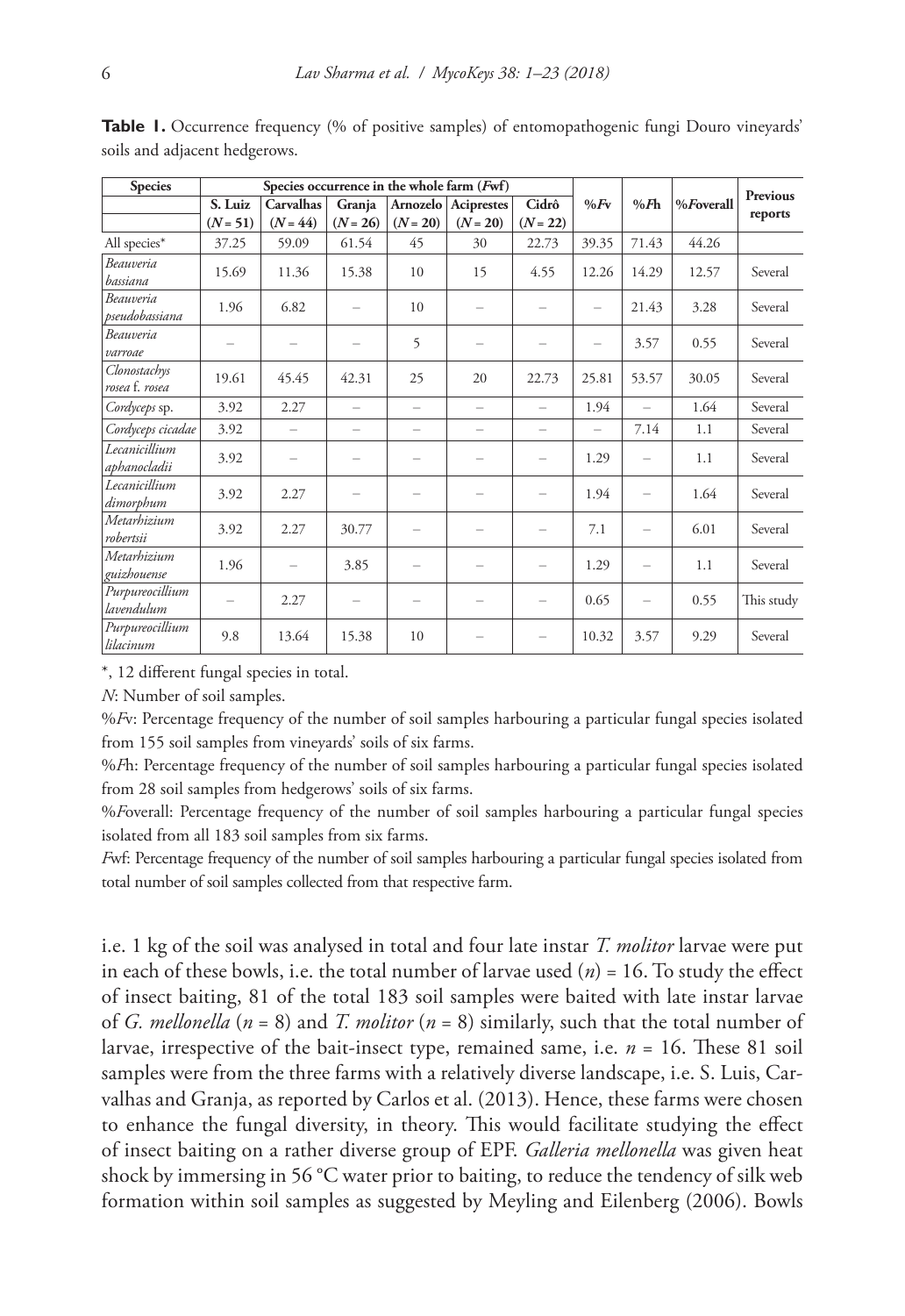were kept in an environmental chamber (Panasonic MLR-352H-PE) at a temperature of 22 °C and relative humidity of 85%, in the dark. Bowls were frequently inverted, shaken gently and kept upside down for the total incubation period of three weeks as per Meyling and Eilenberg (2006).

#### Fungal isolation and screening

The presence of insect cadavers was observed every day for the first week and every second day for the remaining two weeks. Everyday monitoring was necessary for the first week as death by EPN, if any, generally was caused within the first three days of larvae incubation in soils, although slightly delayed infection cannot be neglected. The schedules were monitored rigorously and the insect cadavers were observed quite carefully. Any cadavers with a foul smell were constantly discarded. Obtained cadavers were washed with 1% NaOCl for three minutes, followed by three distinct washes of 100 ml sterilised distilled water for three minutes each. It was done to isolate only the fungi which have penetrated the insect cuticles and proliferated within the insect haemocoel or have been ingested into the haemocoel. The cadavers were subsequently cultured on to potato dextrose agar (PDA) (Liofilchem) plates supplemented with 0.1 g/l streptomycin (Acros) and 0.05 g/l tetracycline (Acros). In cases of mixed infections or inhibited fungal growth, cadavers were cultured on to oatmeal agar (OA) supplemented with 0.5 g/l chloramphenicol (Acros) and 0.6 g/l cetyl trimethyl ammonium bromide (CTAB) (Sigma) as described in Posadas et al. (2012). Repeated culturing on OA or/ and Sabouraud dextrose agar (SDA) (Prolabo) was undertaken until the pure culture of fungus was obtained. Plates were repeatedly observed through a low magnifying stereomicroscope (Olympus SZX9, 40X magnification) and, if any emergence of nematodes were observed, they were discarded no matter if a fungal growth was present or absent. Any possibility of cross-contamination or external contamination was carefully monitored as described by Steinwender et al. (2014). No colony forming units (CFUs) were observed in any of the tests for contaminations. To confirm Koch's postulates, all the obtained fungi were tested using bioassays for pathogenicity against the larvae from which they were isolated. The method was initially described by Ali-Shtayeh et al. (2003), however, a modified protocol was used as described in Sun and Liu (2008) and Goble et al. (2010). The fungi found pathogenic to insect larvae were considered further in this study.

#### Fungal identification and DNA extraction

The appearance on the infected larvae and morphological characteristics were used as the preliminary identification of fungi. Morphological characteristics that were used for identification are described in a taxonomic key (Domsch et al. 2007). For molecular identification, DNA was extracted from fungal mycelium as described earlier by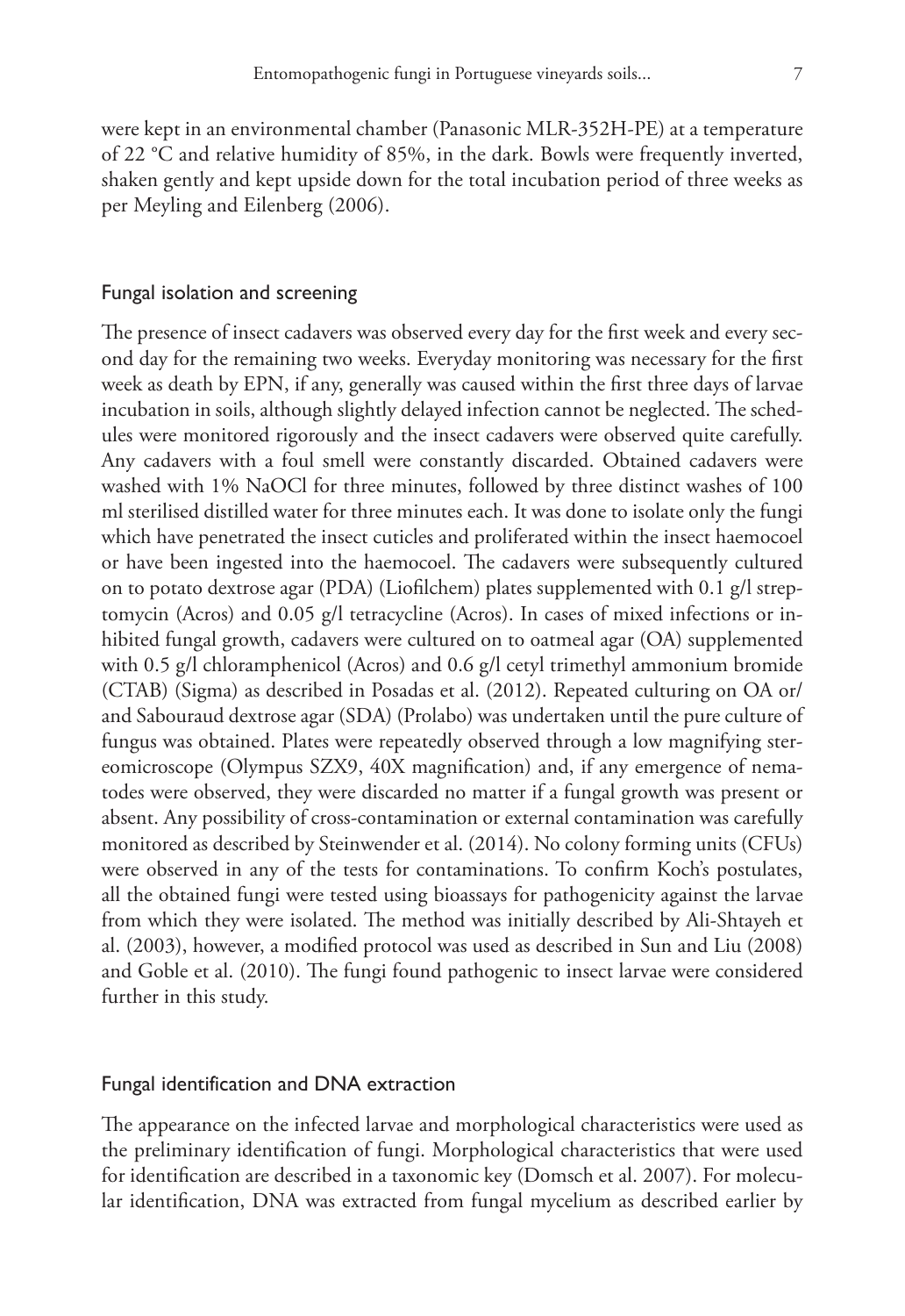Möller et al. (1992). Moreover, the protocol was optimised for hard-to-crush mycelium and spores as in Sharma et al (2018). The fungal internal transcribed spacer (ITS) region was amplified using the forward primer ITS1-F (5'-CTTGGTCATTTAGAG-GAAGTAA-3') and reverse primer ITS4 (5'-TCCTCCGCTTATTGATATGC-3') (Gardes and Bruns 1993). The PCR reaction was performed as described in Yurkov et al. (2015). Primers used for PCR reactions were also used for amplicon sequencing. Sequences were edited using BioEdit 7.2.1 (Hall 1999) and further aligned using MAFFT version 7 (Katoh and Standley 2013) to validate polymorphisms amongst sequences. Obtained ITS sequences from EPF were aligned with those from the respective type strain sequences using BLASTn and the identity results are shown in Suppl. material 1: Table S4. Newly generated sequences were submitted to EMBL nucleotide sequence database and the accession numbers are provided in the Suppl. material 1: Table S4.

#### Data analyses

Fungal species richness (*S*) was compared in terms of habitat-types and bait-insects used for isolation. Jaccard's similarity coefficients (*J*) for fungal species shared between different habitats and bait-insects were measured as described in Garrido-Jurado et al. (2015).  $J = a/(a+b+c)$ , where "*a*" represents the number of species occurring in both variables, "*b*" represents the number of species occurring only in variable 1 and "*c*" represents the number of species occurring only in variable 2. *J* can range between 0 (no shared species) to 1 (all shared species). Software IBM SPSS Statistics 22 was used to perform statistical data processing. Infections were counted qualitatively per site, i.e. whether a particular fungus infected one or several insect larvae of the same bait-insect, it was registered as one infection for that fungal species, as described in Klingen et al. (2002) and Goble et al. (2010). Therefore, effects of soil habitat-types and bait-insects are counted in accordance with the number of soil samples found harbouring a fungal species as in Klingen et al. (2002), Goble et al. (2010) and Clifton et al. (2015). Data were treated using Fisher's exact test as it gives the exact *P* value for a 2×2 contingency table ([https://www.graphpad.com/\)](https://www.graphpad.com/). Besides, farm type variations could only be analysed using the  $\chi^2$  (chi-square) test and Monte Carlo simulations were used in case the cells have the expected count of less than 5. Data used for different analyses, i.e. (1) effect of bait-insect type on the occurrence of EPF; (2) effect of habitat-type (hedgerows vs. vineyards) on EPF occurrence; and (3) effect of farm type on EPF occurrence, are provided in detail within the Suppl. material 1: Tables S1, S2 and S3, respectively. To compare possible factors which may influence fungal recoveries, a principal component analysis (PCA) was performed. The PCA was conducted on the mean-centred and scaled data in order to investigate the discriminations of the obtained fungal species. For the PCA plots, only those soils samples were considered where both the bait-insects, i.e. *T. molitor* and *G. mellonella* were used, i.e. soils from the farms S. Luis, Carvalhas and Granja (Suppl. material 1: Table S1). Fungi with isola-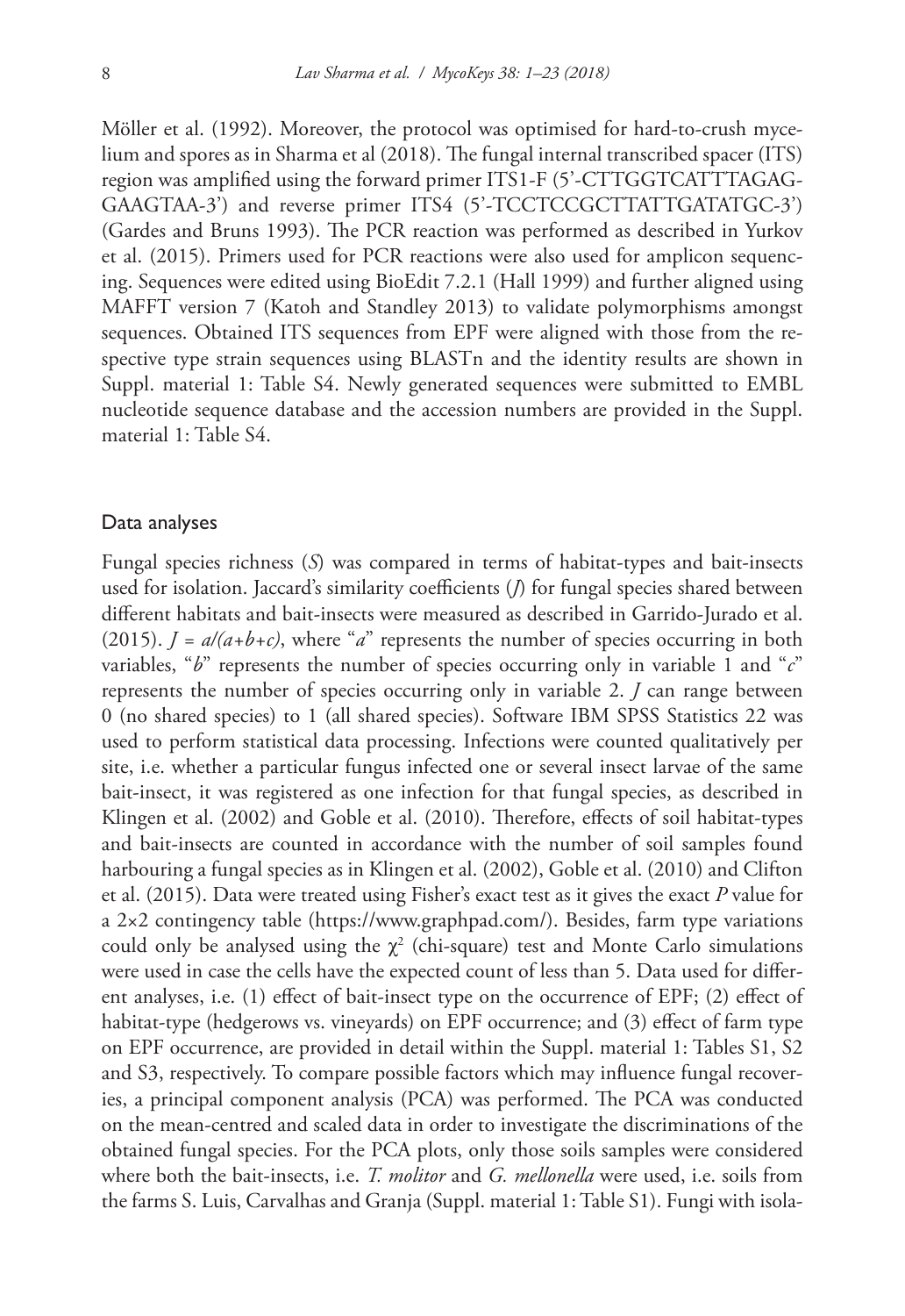tion frequencies of <10% from either vineyards or hedgerows were considered as rare EPF. Hierarchical clustering was then employed to investigate the degree of similarities of fungal isolations based on their ecological proximities, i.e. in terms of habitat-type and bait-insect type. The resulting dendrogram was obtained based on the Euclidean distance and Ward aggregation method as in Sharma et al. (2018). Software R 3.4.2 was used to generate PCA plots and hierarchical clustering.

# **Results**

### Overall fungal species abundance

The total numbers of soil samples used were 183 and the number of soil samples found positive (*N*) with any EPF were 81, i.e.  $44.26\% \pm 3.67\%$  soils. A total of 12 different species were observed (Table 1). *Clonostachys rosea* f. *rosea* (Link) Schroers, Samuels, Seifert & Gams was found in the maximum number of soil samples i.e. 30.05% ± 3.38% (*N* = 55), followed by *B. bassiana* (12.57% ± 2.37% (*N* = 23)), *Purpureocillium lilacinum* (Thom) Luangsa-ard, Houbraken, Hywel-Jones & Samson (9.29% ± 2.14% (*N* = 17)) and *Metarhizium robertsii* Bischoff, Rehner & Humber  $(6.01\% \pm 1.75\%$   $(N = 11))$ .

Isolations of *Beauveria pseudobassiana* Rehner & Humber (3.38% ± 1.31% (*N* = 6)), *Cordyceps* sp. Fries (1.64% ± 0.94% (*N* = 3)), *Lecanicillium dimorphum* (Chen) Zare & Gams (1.64% ± 0.94% (*N* = 3)), *Cordyceps cicadae* (Miq.) Massee (1.10% ± 0.77% (*N* = 2)), *Lecanicillium aphanocladii* Zare & Gams (1.10% ± 0.77% (*N* = 2)), *Metarhizium guizhouense* Chen & Guo (1.10% ± 0.77% (*N* = 2)), *Beauveria varroae* Rehner & Humber (0.55% ± 0.54% (*N* = 1)) and *Purpureocillium lavendulum* Perdomo, García, Gené, Cano & Guarro (0.55% ± 0.54% (*N* = 1)) were also observed (Table 1). The fungal occurrence was the highest in the farm Granja, i.e.  $61.54\% \pm$ 9.54% (*N* = 16), followed by Carvalhas (59.09% ± 7.4% (*N* = 26)), Arnozelo (45% ± 11.12% (*N* = 9)), S. Luiz (37.25% ± 6.77% (*N* = 19)), Aciprestes (30% ± 10.24% (*N* = 6)) and Cidrô (22.73% ± 8.93% (*N* = 6)) (Table 1).

### Effect of insect baiting on fungal isolation

To test the effect of insect baiting on EPF recoveries, bait-insects *G. mellonella* (*n* = 8) and *T. molitor* (*n* = 8) were employed on 81 soil samples from the three farms which had quite diverse landscapes, i.e. S Luiz, Carvalhas and Granja. Hence, in total, 16 larvae from two different bait-insects were used. Eleven EPF species were observed amongst the three farms and a few significant differences were detected within fungal recoveries (Fig. 2A, Suppl. material 1: Table S1). Significantly more soil samples were found positive for *B. bassiana* when *G. mellonella* was used as a bait-insect, i.e. 15 isolates (18.52% ± 4.31%) than *T. molitor,* i.e. 4 isolates (4.94% ± 2.4%) (*P* = 0.038). On the contrary,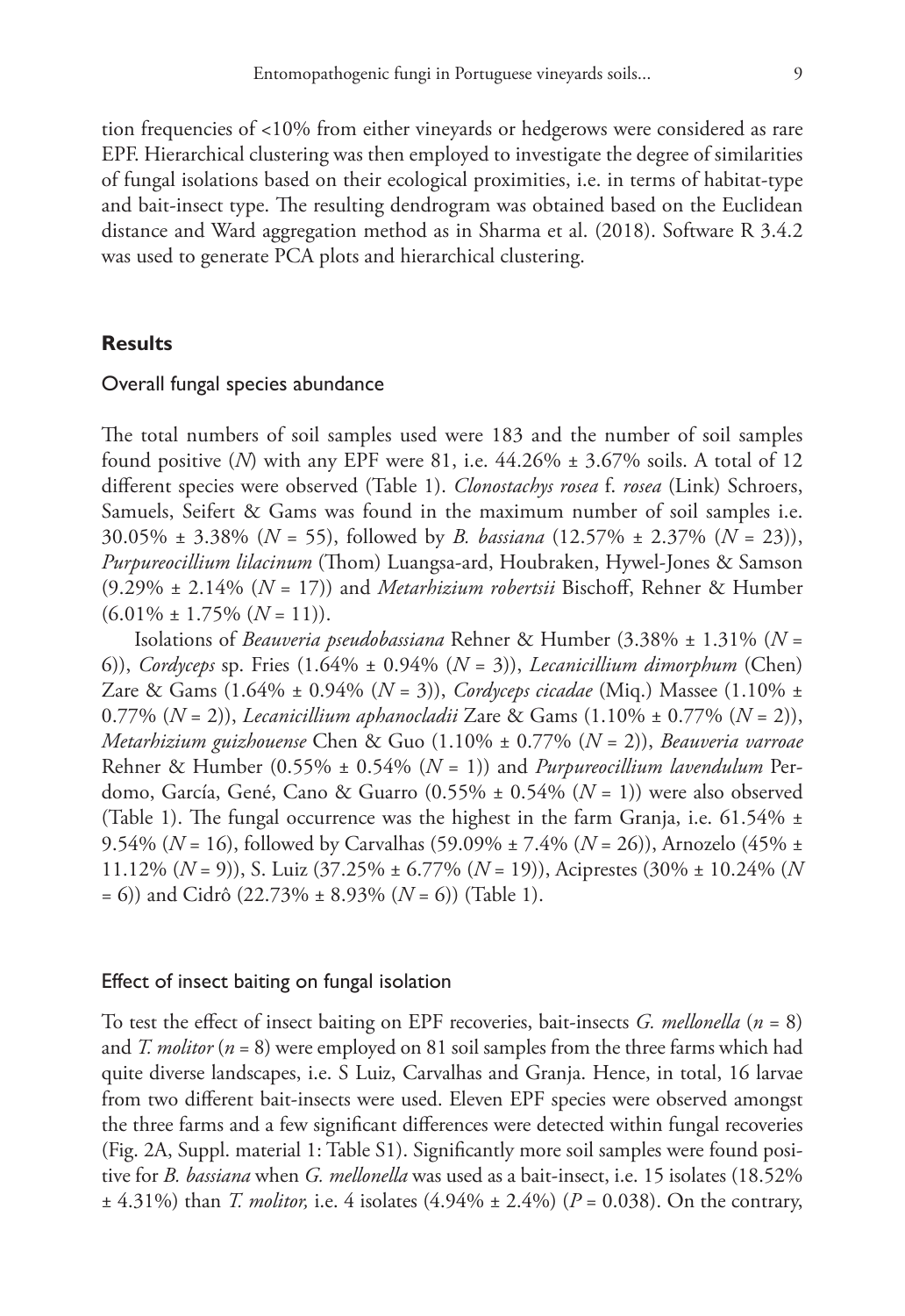

Figure 2. Effect of insect baiting and habitat-type on the isolation of the entomopathogenic fungi. **a** Occurrence (% of soil samples  $\pm$  SE) of entomopathogenic fungi when different bait-insects were incorporated **b** Occurrence (% of soil samples ± SE) of entomopathogenic fungi when soils were collected from different habitat-types. Bars with asterisk (\*) show significant isolations, i.e. (*P*<0.05).

isolation of *M. robertsii* was increased significantly by *T. molitor*, i.e. 10 isolates (12.35%  $\pm$  3.65%) compared to *G. mellonella*, i.e. 2 isolates  $(2.47\% \pm 1.72\%)$  ( $P = 0.003$ ).

*Clonostachys rosea* f. *rosea* was isolated more often by *T. molitor*, i.e. (14.81% ± 3.94% (*N* = 12)) than by *G. mellonella*, i.e. (11.11% ± 3.49% (*N* = 9)). Moreover, *T. molitor* specific isolations were noticed for *M. guizhouense*, i.e. 2.47% ± 1.72% (*N* = 2). However, *G. mellonella* recovered more *C. cicadae* and *L. dimorphum*, i.e. 2.47% ± 1.72% (*N* = 2) than 1.23% ± 1.22% (*N* = 1) by *T. molitor*, in cases of both the fungi. *Galleria mellonella* specific isolations for *Cordyceps* sp. (3.79% ± 2.09% (*N* = 3)), *L. dimorphum* (2.47% ± 1.72% (*N* = 2)) and *P. lavendulum* (1.23% ± 1.22% (*N* = 1)) were also recorded (Fig. 2A, Suppl. material 1: Table S1). Overall, using *G. mellonella* yielded slightly more fungal species (i.e. *S* = 10) than *T. molitor* (i.e. *S* = 7) (Table 2).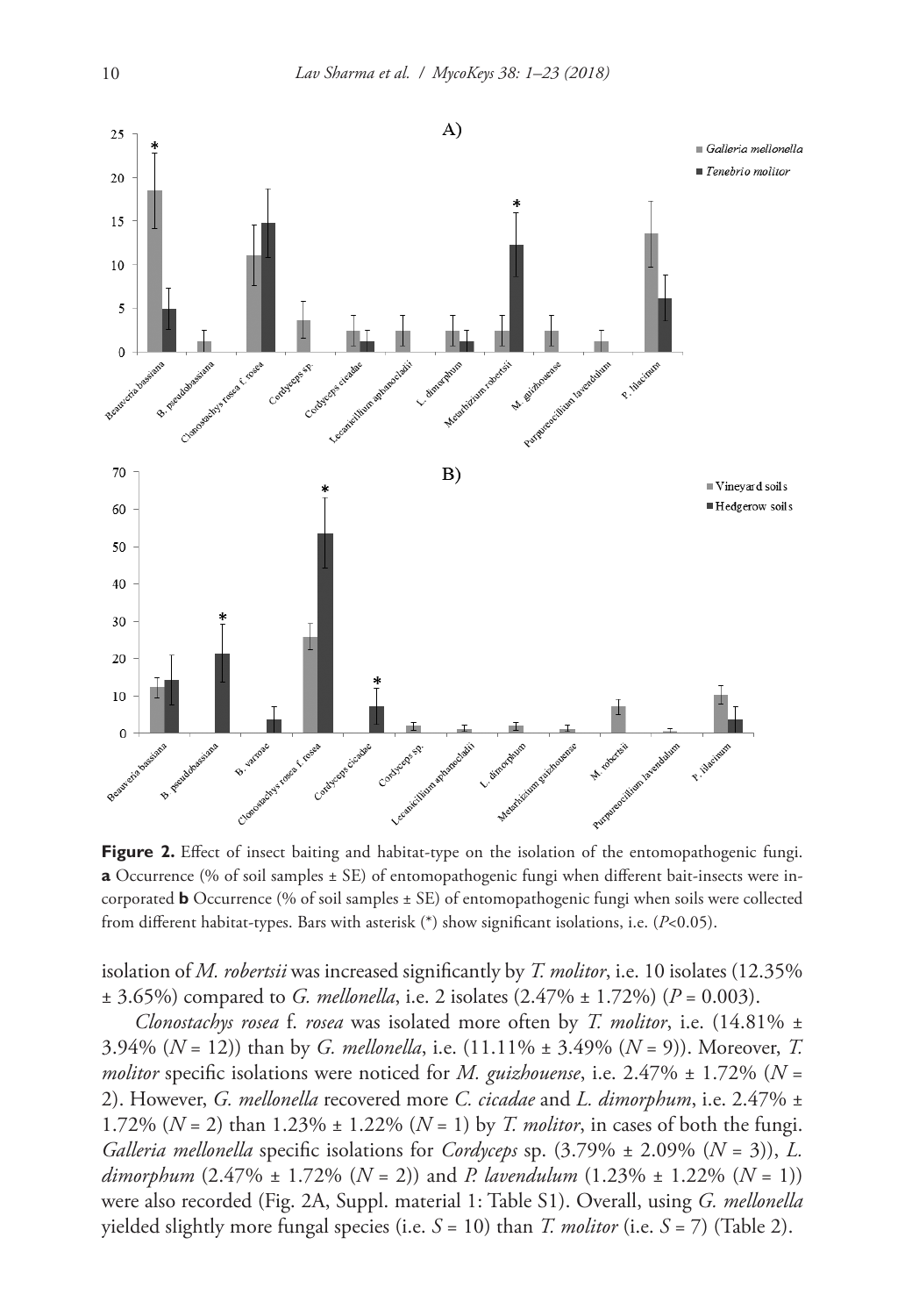### Effect of habitat-types on fungal isolation

To study the habitat type variation, 183 soil samples from all the six farms were considered, i.e. 155 from vineyards and 28 from hedgerows. As two different bait-insects, *G. mellonella* and *T. molitor*, were used in the three farms, i.e. S. Luiz, Carvalhas and Granja and only one bait-insect *T. molitor* was used in the other farms, i.e. Aciprestes, Arnozelo and Cidrô, the numbers of bait-insects larvae used to study the habitat-type variations in each farm were kept constant, i.e. *n* = 16.

Out of 155 soil samples from vineyards, a total of nine EPF species were observed in 61 vineyards' soils, i.e. 39.35% ± 3.81% soils were found harbouring at least one EPF. Six fungal species were observed solely from vineyards, i.e. *Cordyceps* sp. (1.94% ± 1.1% (*N* = 3)), *L. aphanocladii* (1.29% ± 0.9% (*N* = 2)), *L. dimorphum* (1.94% ± 1.1% (*N* = 3)), *M. robertsii* (7.10% ± 2.06% (*N* = 11)), *M. guizhouense* (1.29% ± 0.9% (*N* = 2)) and *P. lavendulum* (0.65% ± 0.64% (*N* = 1)). Although *M. robertsii* was isolated only from vineyards, however, recoveries were not significant ( $P = 0.220$ ). Three species, i.e. *P. lilacinum*, *C. rosea* f. *rosea* and *B. bassiana* were shared amongst both habitat-types. *Purpureocillium lilacinum* was isolated more frequently from vineyard soils i.e. 16 isolates  $(10.32\% \pm 2.44\%)$  than hedgerows, i.e. 1 isolate  $(3.57\% \pm 3.50\%)$ , however, non-significantly  $(P = 0.228)$  (Fig. 2B, Table 1).

*Beauveria bassiana* was slightly more abundant in hedgerows, i.e. 4 isolates in 28 samples  $(14.29\% \pm 6.61\%)$  than in vineyards, i.e. 19 isolates in 155 samples  $(12.26\%)$  $\pm$  2.63%), although differences were not significant ( $P = 0.759$ ) (Table 1), (Fig. 2B). *Clonostachys rosea* f. *rosea* was also more frequent in hedgerows, i.e. in 15 of the 28 samples  $(53.57\% \pm 9.42\%)$  than in vineyards i.e. 40 of the 155 samples  $(25.81\% \pm 3.51\%)$ (*P* = 0.006). Moreover, *B. pseudobassiana* only occurred in hedgerows, i.e. 6 isolates (21.43% ± 7.75%) (*P*<0.001). *Beauveria varroae* (3.57% ± 3.50% (*N* = 1)) and *C. cicadae* (7.14%  $\pm$  4.86% ( $N = 2$ )) ( $P = 0.023$ ) were also noticed in hedgerows' soils only (Fig. 2B). Overall, significantly higher number of soil samples were found positive for EPF in hedgerows, i.e. 20 isolates in 28 samples  $(71.43\% \pm 8.53\%)$ , than in vineyards, i.e. 61 isolates in 155 samples (39.35% ± 3.92%) (*P*<0.001) (Table 1). However, fungal species richness (*S*) was higher in soils from vineyards, i.e. *S* = 9 than from hedgerows, i.e.  $S = 6$  (Table 2). Additional information on the habitat-types variations is shown in Suppl. material 1: Table S2.

# Farm type variation

Those EPF which were recovered from all six farms using *T. molitor* larvae (*n* = 16) only, were considered to study the farm type variations. This was done to avoid any bias as *T. molitor* was the bait-insect used in all six farms. Nine EPF species were recovered and *C. rosea* f. *rosea* was isolated significantly more from Carvalhas, i.e. from 18 of the total of 48 soil samples collected from the respective farm  $(N = 18/48)$ ,  $(37.5\% \pm 6.98\%)$  $(\chi^2 = 12.981, df = 5, P = 0.0024)$ . *Metarhizium robertsii* was isolated more frequently from Granja (*N* = 8/11) (72.72% ± 13.4%) (χ<sup>2</sup> = 33.657, df = 5, *P*<0.001). *Beauveria*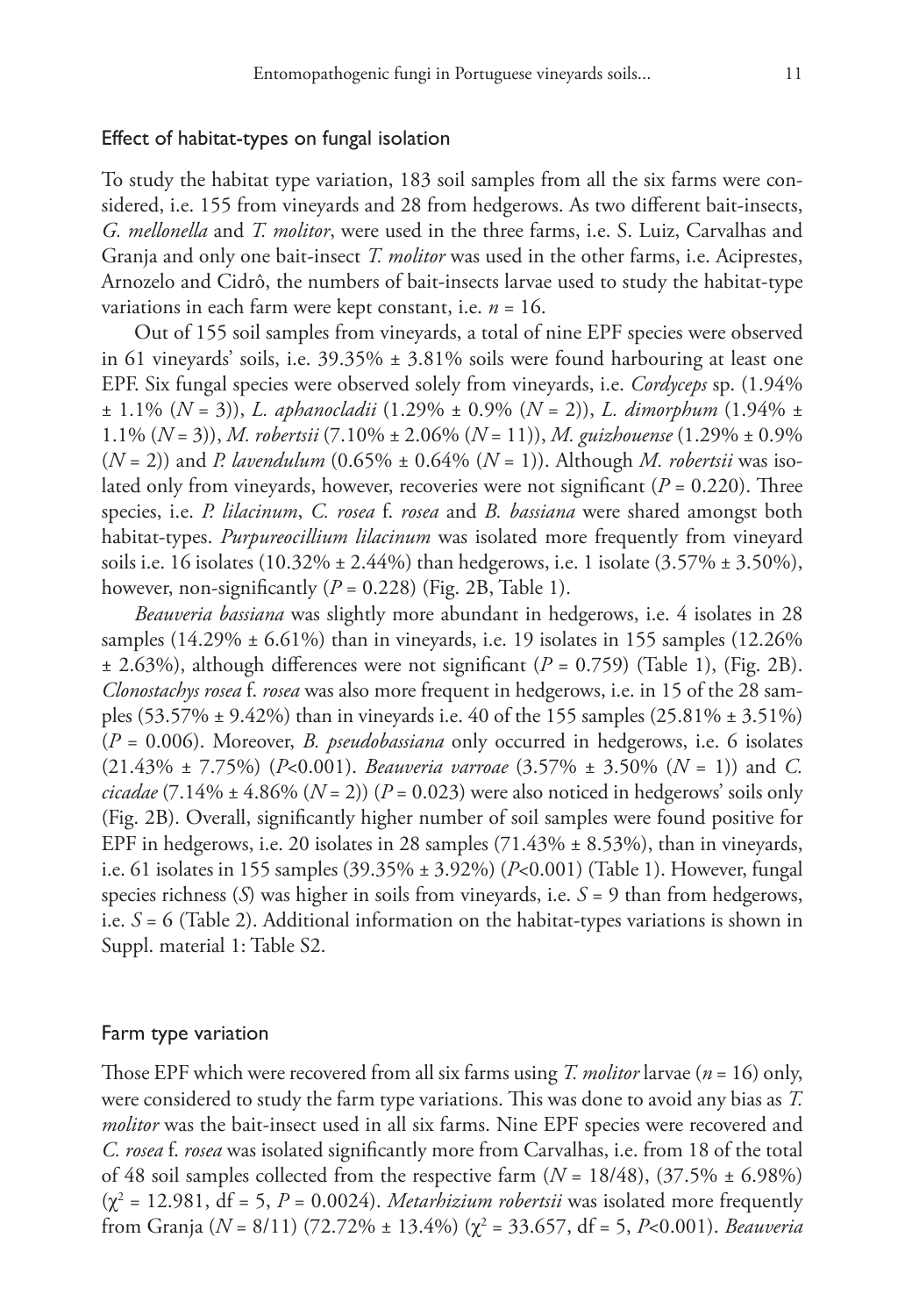|          |                     | Observed species (S, richness) | Jaccard coefficient (/) |  |  |
|----------|---------------------|--------------------------------|-------------------------|--|--|
|          | Vinevards           | Hedgerows                      | /(habitat)              |  |  |
| Soil(GM) | ⌒                   |                                | 0.435                   |  |  |
| Soil(TM) |                     |                                | 0.41                    |  |  |
| Soil*    |                     |                                | 0.44                    |  |  |
|          | Galleria mellonella | Tenebrio molitor               | /(bait-insect)          |  |  |
| Soil(V)  |                     |                                | 0.39                    |  |  |
| Soil(H)  |                     |                                | 0.35                    |  |  |
| Soil#    | 10                  |                                | 0.39                    |  |  |

**Table 2.** Entomopathogenic fungal species richness and similarities amongst isolations from different habitat-types and bait-insects.

Soil(GM): soil samples baited by *Galleria mellonella* larvae; Soil(TM): soil samples baited with *Tenebrio molitor* larvae; Soil(V): soil samples collected from vineyards; Soil(H): soil samples collected from vineyards. \*, overall samples irrespective of bait-insect type.

# , overall samples irrespective of habitat-type.

Note: Jaccard coefficient for similarity amongst habitat types,  $J(habitat) = a/(a + b + c)$ , where "a" is the number of species occurring in both habitats, "b" is the number of species specific to vineyards and "c" is the number of species specific to hedgerows. *J* ranges from 0 (no shared species amongst habitats) to 1 (all species are shared amongst habitats). Similar calculations were done for *J*(bait-insect), where values corresponded to observed fungal species when different bait-insects were used.

*bassiana* was found distributed throughout all farms, i.e. Aciprestes (*N* = 3/20) (15% ± 7.98%); Arnozelo (*N* = 2/20) (10% ± 6.7%), S. Luiz (*N* = 3/51) (5.88% ± 3.29%), Carvalhas  $(N = 2/44)$  (4.55%  $\pm$  3.14%), Cidrô  $(N = 1/22)$  (4.55%  $\pm$  4.44%) and Granja (*N* = 1/26) (3.85% ± 3.77%). *Purpureocillium lilacinum* was found in four of the six farms, i.e. Arnozelo (*N* = 2/20) (10% ± 6.7%), Carvalhas (*N* = 2/44) (4.55% ± 3.14%), S. Luiz (*N* = 2/51) (3.92% ± 2.71%) and Granja (*N* = 1/26) (3.85% ± 3.77%). More details about other fungi are in the supplementary information (Suppl. material 1: Table S3).

#### Ecological proximities based dendrogram and principal recovery factors

A PCA was performed on the EPF recovery data from the 81 soils of the three farms, i.e. S. Luis, Carvalhas and Granja, where both habitat-types and bait-insects were incorporated. This kind of analysis was done to understand which element(s), i.e. bait-insect(s) and/or habitat-type(s), governs the recovery of the EPF. Using PCA, 89.9% of the variance among fungal recoveries could be described by the three principal components, i.e. PC1 (55%), PC2 (21.7%) and PC3 (13.2%) (Fig. 3A, B, C). Second principal component (PC2) was slightly dominated by the type of bait-insect used (Fig. 3A, C). The occurrences of *B. bassiana* and *P. lilacinum* were slightly and marginally governed by insect baiting using *G. mellonella*, respectively. However, the isolations of *C. rosea* f. *rosea* and *M. robertsii* were slightly and mainly governed by baiting using *T. molitor*, respectively (Fig. 3A–D). Third principal component (PC3)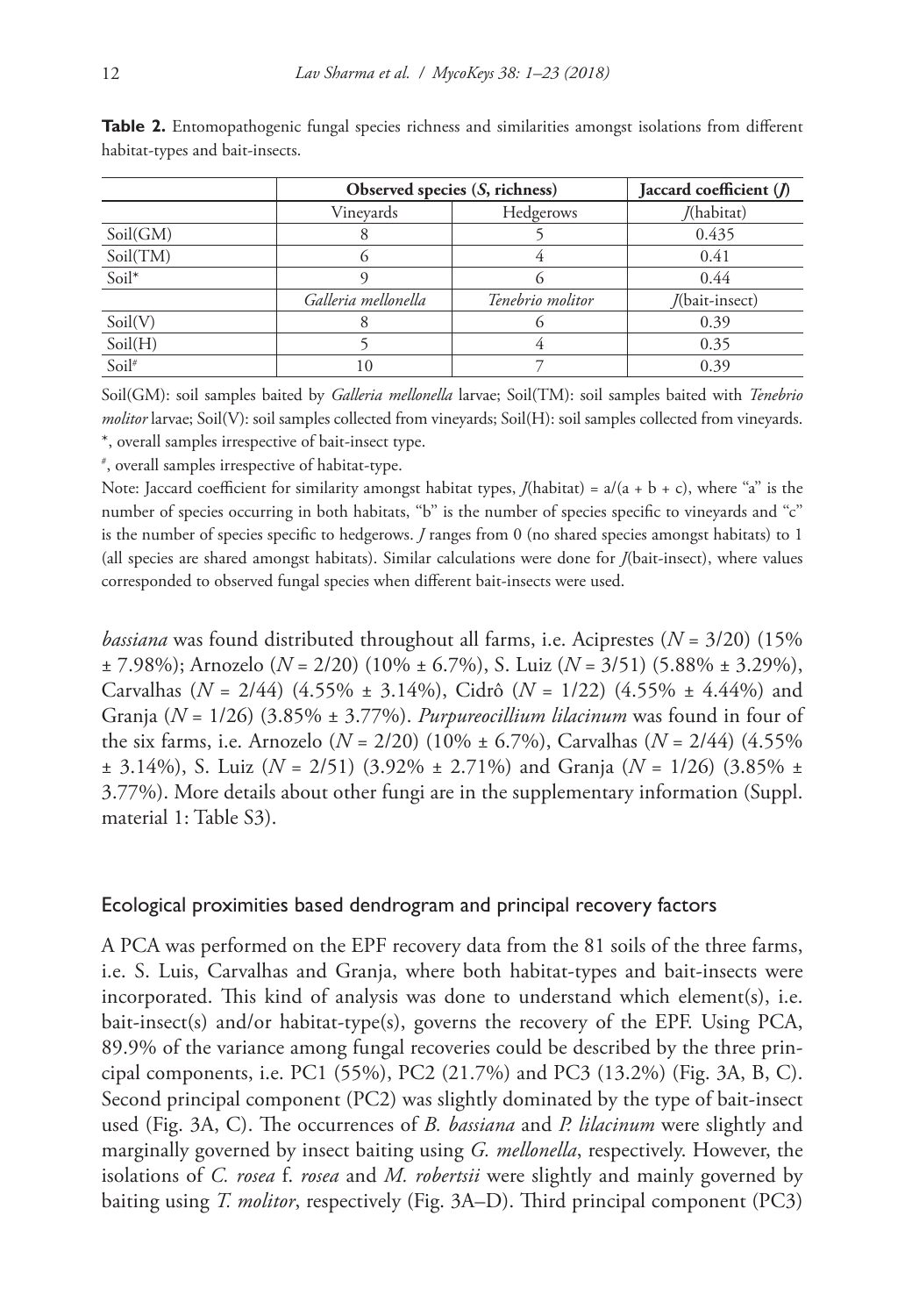could distinctly separate the two habitat-types (Fig. 3B, C). The isolations of *C. rosea*  f. *rosea* were mostly governed by semi-natural habitats. However, *M. robertsii* and *P. lilacinum* were highly and slightly influenced also by cultivated habitats, respectively. *Codyceps cicadae* recovery was governed only by hedgerows (Fig. 3A–D). Hierarchical clustering dendrogram of the ecological proximities of fungi, after profiling their recoveries from bait-insects and habitat-types, placed *B. bassiana* and *P. lilacinum* closer, while *C. rosea* f. *rosea* and *M. robertsii* were quite different and distinct (Fig. 3E). Moreover, the dendrogram also separated rare EPF, i.e. those with an isolation frequency of <10% from either of the habitat-types (cluster 1), from relatively more frequent EPF (cluster 2) (Fig. 3E).



**Figure 3.** Principal component analysis (PCA) and hierarchical clustering of the observations based on the fungal isolations. **a** PC1 vs. PC2. **b** PC1 vs. PC3. **c** PC2 vs. PC3. **d** PCA 3D plot **e** Hierarchical clustering dendrogram to access the ecological proximities of obtained fungi based on their respective isolation profiles. Software R 4.3.2 was used to obtain the PCA plots and the hierarchical clustering. There was no fungal isolation from hedgerows from the farm Granja when bait-insect *T. molitor* was used and hence, it could not be included in any of the analysis which relies on proportions, i.e. PCA plots, hierarchical clustering. To reduce any bias, the authors also discarded the soil samples (*N*=1) which yielded the fungal isolations, when *G. mellonella* was used, from the hedgerows of the farm Granja. The blue balls represent relatively more frequent EPF, i.e. *Beauveria bassiana*, *Beauveria pseudobassiana*, *Clonostachys rosea* f. *rosea*, *Cordyceps cicadae*, *Purpureocillium lilacinum* and *Metarhizium robertsii*. The red balls represent other fungi such as *Cordyceps* sp., *Lecanicillium aphanocladii*, *Lecanicillium dimorphum*, *Metarhizium guizhouense* and *Purpureocillium lavendulum*. Hierarchical clustering based dendrogram classified isolated EPF into two clusters, i.e. rarely occurring EPF (cluster 1) and relatively more frequent EPF (cluster 2). Abbreviations used are: *Beauveria bassiana* (B.b), *Beauveria pseudobassiana* (B.p), *Cordyceps cicadae* (C.c), *Cordyceps* sp. (C.sp), *Lecanicillium aphanocladii*  (L.a), *Lecanicillium dimorphum* (L.d), *Metarhizium guizhouense* (M.g), *Purpureocillium lavendulum* (P.la), *Purpureocillium lilacinum* (P.l), *Clonostachys rosea* f. *rosea* (C.rr) and *Metarhizium robertsii* (M.r).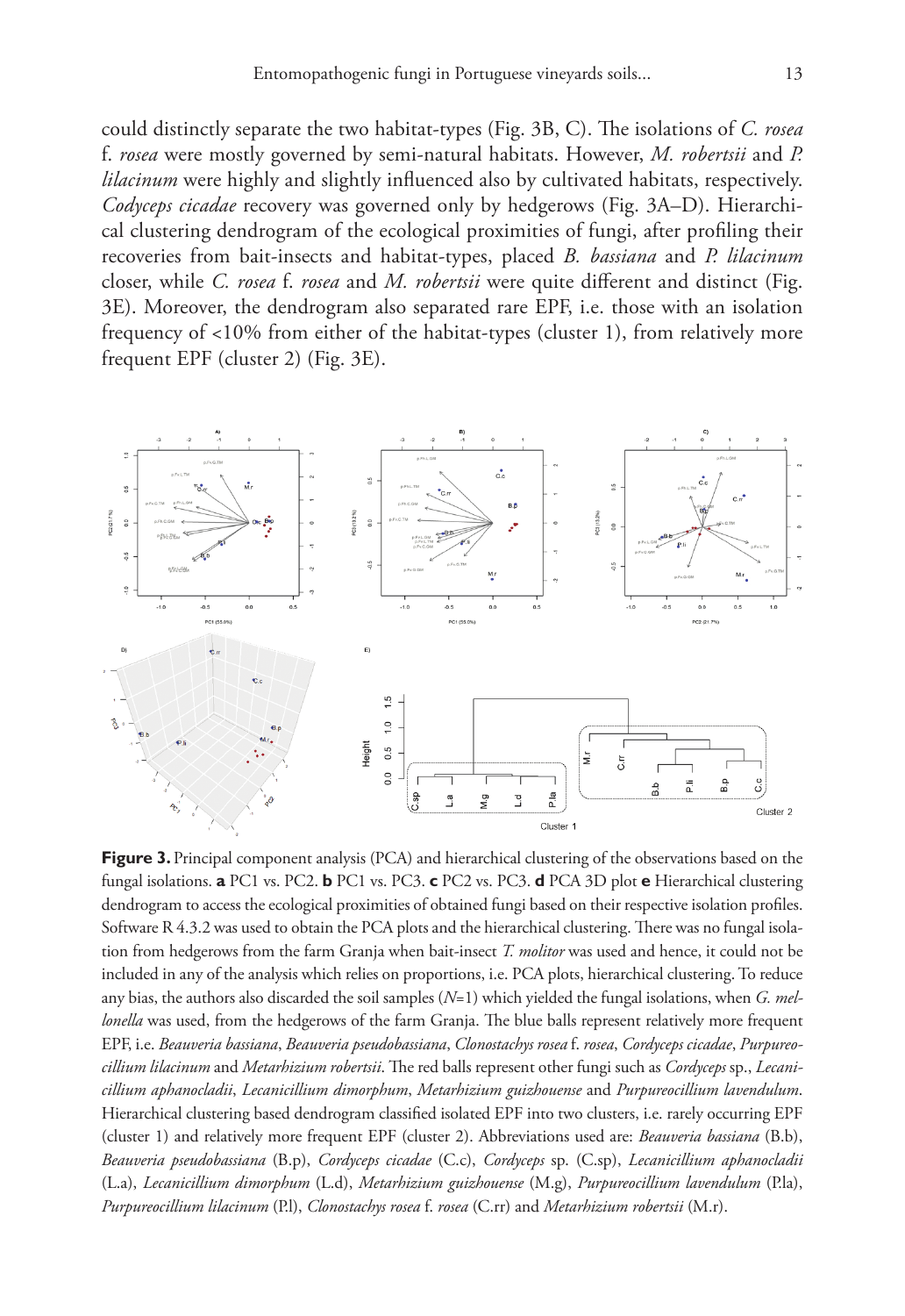# **Discussion**

### Insects baiting of soils for EPF recovery

Considering the number of soil samples and the objectives, this study was comparable with others on EPF occurrence and diversity (Tarasco et al. 1997, Klingen et al. 2002, Ali-Shtayeh et al. 2003, Quesada-Moraga et al. 2007, Sun et al. 2008, Imoulan et al. 2011, Schneider et al. 2012). The '*Galleria*-bait method', i.e. using *G. mellonella* for EPF recovery from soils, was described by Zimmermann in the year 1986 (Zimmermann 1986). Since then it has been used quite often in numerous studies as the only method for EPF isolations, in the past three decades (Chandler et al. 1997, Bidochka et al. 1998, Ali-Shtayeh et al. 2003, Meyling and Eilenberg 2006, Quesada-Moraga et al. 2007, Sun and Liu 2008, Sun et al. 2008, Sevim et al. 2009, Fisher et al. 2011, Muñiz-Reyes et al. 2014, Pérez-González et al. 2014, Fernández-Salas et al. 2017, Gan and Wickings 2017, Kirubakaran et al. 2018). Similarly, in few other studies, insect baiting using *T. molitor* is the only method used for the EPF recovery (Sánchez-Peña et al. 2011, Steinwender et al. 2014).

#### Fungal recovery using *Galleria mellonella* bait-insect

*Beauveria bassiana* was isolated significantly more from *G. mellonella* (*P* = 0.038) (Fig. 2A) as in South Africa by Goble et al. (2010). Klingen et al. (2002) found insectspecific isolations of *B. bassiana* by *G. mellonella* in Norway. Studies in Iceland and Greenland also concluded that *B. bassiana* was isolated more often by *G. mellonella* (Oddsdottir et al. 2010, Meyling et al. 2012). Many previous reports are available on the recovery of different fungi from *G. mellonella*, for example, *C. cicadae* (Barker and Barker 1998), *P. lilacinum* (Imoulan et al. 2011), *Lecanicillium* spp. (Hypocreales: Cordycipitaceae) (Asensio et al. 2003, Meyling and Eilenberg 2006), as in the present study. To our knowledge, this study reports the first isolation of *P. lavendulum* from an insect.

#### Fungal recovery using *Tenebrio molitor* bait-insect

In the present study, insect-specific isolation of *M. guizhouense* and significant isolation of *M. robertsii* was reported from *T. molitor* (*P* = 0.003) (Fig. 2A) (Suppl. material 1: Table S1). Comparing *G. mellonella* and *T. molitor*, insect-specific isolation of *Metarhizium* has been reported using the latter (Oddsdottir et al. 2010). Hughes et al. (2004) found that, out of the 20 soils sampled, 15 harboured *Metarhizium* when *T. molitor* was used as bait-insect, compared with just four when *G. mellonella* was used. *Metarhizium* was found to be the most abundant EPF in the soils from the tropical forests of Panama, although the soils were collected within 5 m from the nest of leaf-cutting ants (insect host) which possibly increased EPF recovery. Nonetheless, the major drawback of the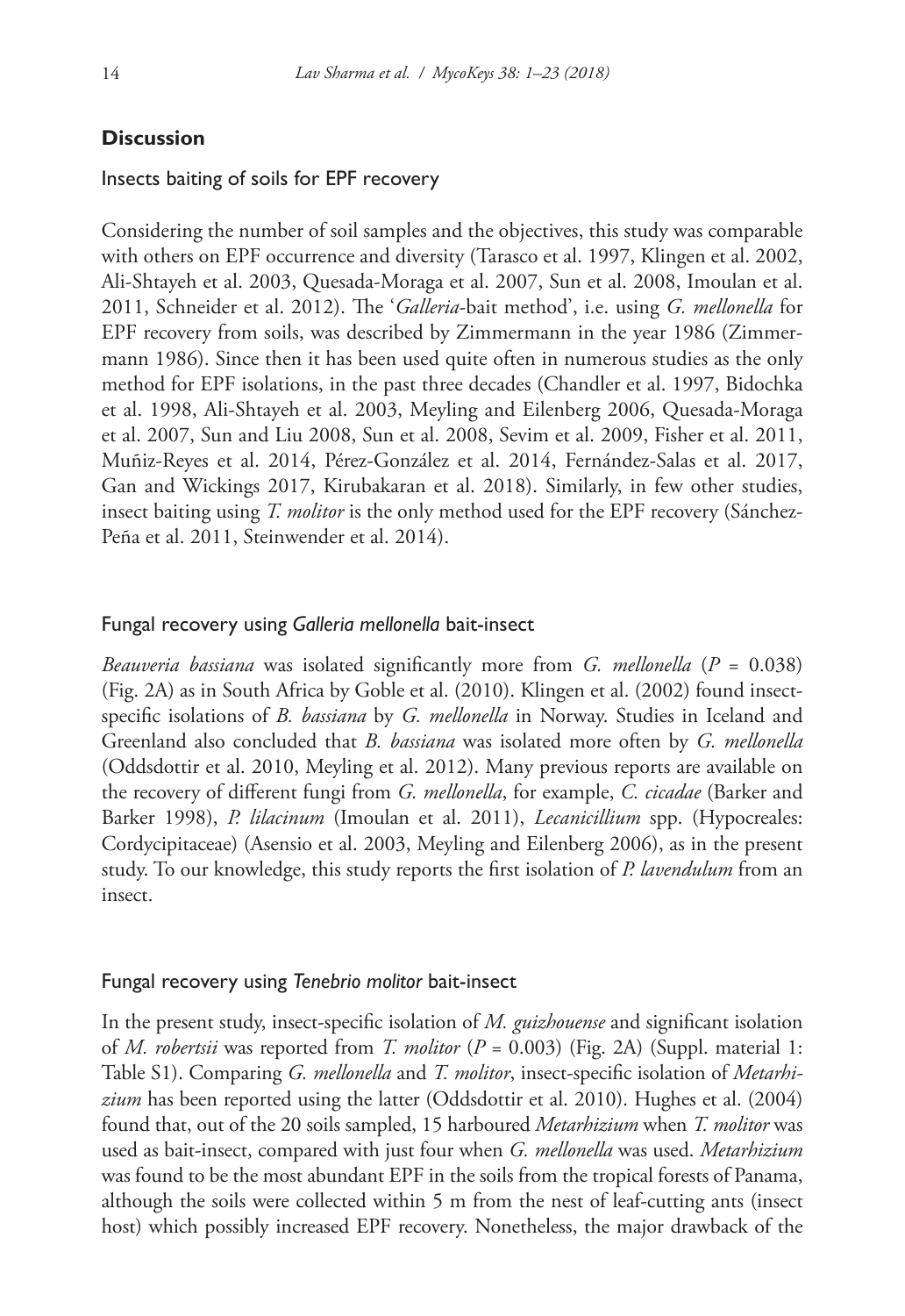study was that a very limited number of soil samples were used and the results were not analysed statistically (Hughes et al. 2004). In the present study, 81 soil samples were used to study the effect of insect baiting on EPF recovery. Moreover, a random selection of soil samples was promoted to reduce any bias for an enhanced EPF recovery and to maintain a practical scenario where no prior information on the presence of insect-host is necessary.

To our knowledge, this is the first report on the significantly higher recovery of *M. robertsii* by *T. molitor* when compared with that from *G. mellonella*. *Galleria*-bait is still a widely used method to isolate EPF from soils. Even the most recent reports, i.e. those reported in the past few months, overlook the use of *T. molitor* while studying with ecologies of EPF such as *Metarhizium* (Fernández-Salas et al. 2017, Gan and Wickings 2017, Hernández-Domínguez and Guzmán-Franco 2017, Kirubakaran et al. 2018). This study signifies that the use of both of the bait-insects is more important than considered before and *T. molitor* should always be used along with *G. mellonella*, especially when *Metarhizium* is being isolated from soils. Enhanced recovery of *Metarhizium* from *T. molitor* could be due to the higher sensitivity of the insect towards this fungus. Vänninen et al. (2000) found that even after three years post application, *M. anisopliae* could kill over 80% of the *T. molitor* baited in soils from different places.

#### Entomopathogenic fungal communities within hedgerows' soils (semi-natural habitat)

In this study, 15.3% of the total soil samples were from hedgerows, which were comparable with 20.5% of the soil samples from hedgerows examined by Meyling and Eilenberg (2006). *Beauveria bassiana* was slightly more abundant in hedgerows than in vineyards (Table 1), (Fig. 2B). Some previous studies also did not report any significant habitat preference for *B. bassiana* (Klingen et al. 2002, Quesada-Moraga et al. 2007). Only the soils from hedgerows could lead to the isolation of *B. pseudobassiana* and it was significant (*P*<0.001) (Fig. 2B). This finding agreed with Meyling and Eilenberg (2007), who found *B. pseudobassiana* only in hedgerows. *Cordyceps cicadae* was also isolated in significant amounts from hedgerows (*P* = 0.023) (Fig. 2B). Barker and Barker (1998) reported that *C. cicadae* isolations were restricted to forest soils (i.e. less disturbed soils). To our knowledge, this is the first report on the isolation of *C. cicadae* from Mediterranean soils. *Clonostachys rosea* f. *rosea* was isolated more from less disturbed (i.e. orchard) soils than intensively disturbed (i.e. field crops) soils in this study as in Sun et al. (2008).

A possible reason of higher occurrence of *B. bassiana* and the habitat-specific occurrence of *B. pseudobassiana* and *B. varroae* in hedgerows could be the relatively higher dependence of *Beauveria* on secondary infections on insect hosts, as hedgerows are expected to host rather diverse insect communities (Goble et al. 2010). Besides, factors such as reduced ultra-violet radiation and temperatures, increased humidity and longterm environmental stability could also lead to an increased viability of these fungal spores (Meyling et al. 2009). Mycoparasitism, a characteristic of *B. bassiana* (Vega et al. 2009) and *C. rosea* (Keyser et al. 2016), could provide dominance amongst opportunistic saprophytes in hedgerows.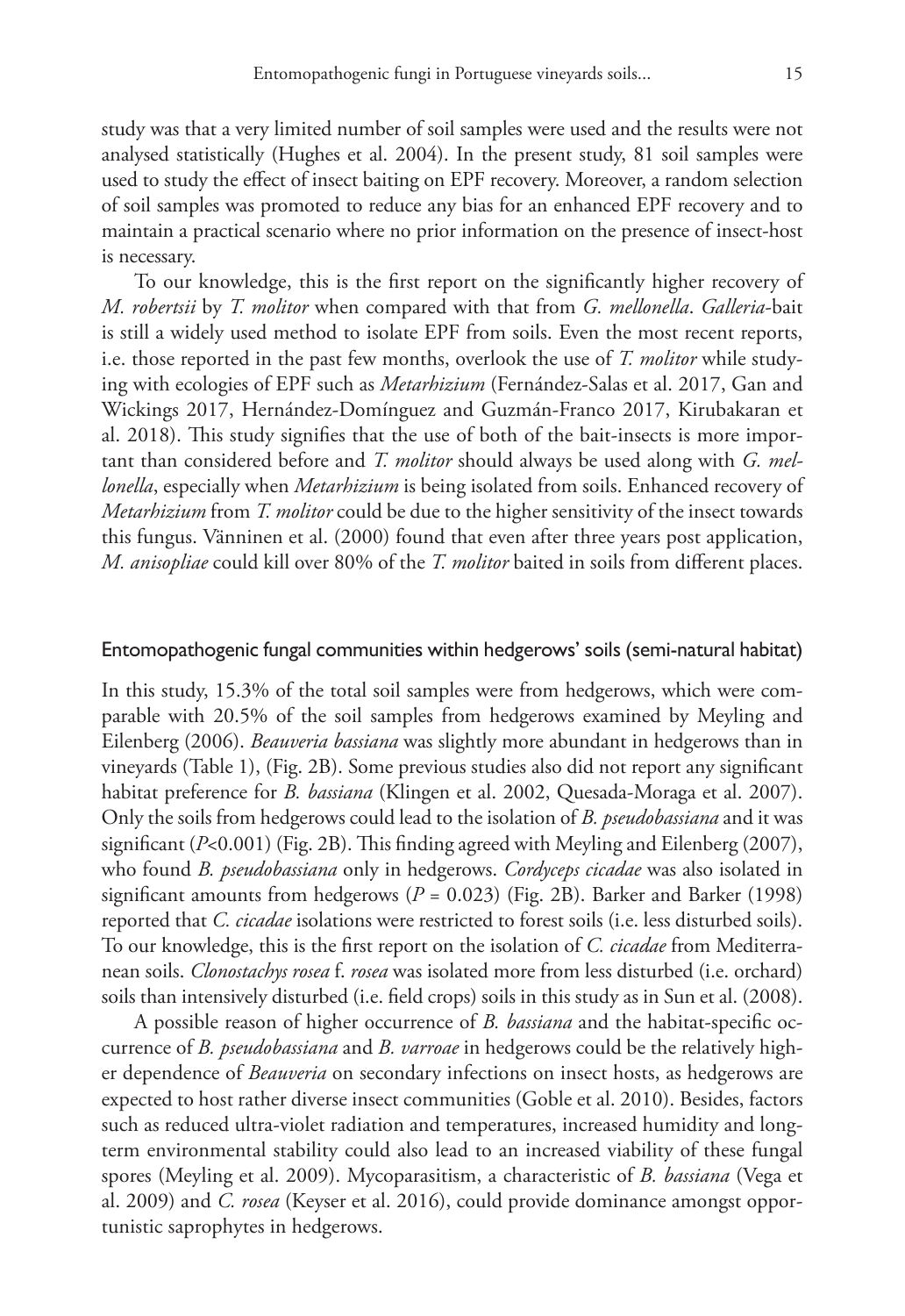### Entomopathogenic fungal communities in vineyards (cultivated habitat)

Although *Purpureocillium lilacinum* and *M. robertsii* were isolated more from vineyards' soils, the results were, however, non-significant, i.e.  $P = 0.228$  and  $P = 0.220$ (Fig. 2B). Moreover, two strains of *M. guizhouense* were also isolated only from vineyards (Table 1). *Purpureocillium lilacinum* could tolerate a wide range of temperatures, from 8 °C to 38 °C and pH (Roumpos 2005). As these properties provide robustness against agricultural disturbances, according to Wei et al. (2009), *P. lilacinum* is the most widely tested fungus under field conditions. Higher isolations of *Metarhizium* spp. from crop cultivated lands in Spain and Mexico have been reported (Quesada-Moraga et al. 2007, Sánchez-Peña et al. 2011). Tillage seemed to distribute *Metarhizium* CFUs evenly throughout the field which subsequently increases chances of fungal recovery from different sites (Kepler et al. 2015).

Fungal species richness (*S*) was higher in soils from vineyards, i.e. *S =* 9 than hedgerows, i.e. *S* = 6 (Table 2). Few genera mentioned in Table 1 were previously reported to be isolated more often from relatively more disturbed soils, for example, *Lecanicillium* (Meyling and Eilenberg 2006). Moreover, Sun et al. (2008) found higher species richness in soils of crop fields than from orchards soils (i.e. less disturbed soils), as in the present study.

More diverse fungal species in cultivated soils is not surprising. Practices such as ploughing, reseeding and fertilising increase environmental patches and niche availability for EPF and subsequently increase fungal diversity (Sun et al. 2008). The higher organic matter also increases biological activity in the soil which positively affects the presence of saprophytic fungi which lead to lesser organic resources for EPF and therefore, reduced survivability (Goble et al. 2010).

#### Factors, ecological proximities and hierarchical clustering dendrogram of fungi

Studies on the EPF ecology in soils consider either different bait-insects or habitat-types or both, as discussed earlier. Principal component analysis was done to understand the most important factor, if any, that governs the recoveries of EPF. It was found that isolations of *B. bassiana* were slightly governed by baiting with *G. mellonella*, irrespective of the habitat-type incorporated (Fig. 3A, C, D). However, the isolations of *M. robertsii* were influenced both by the cultivated habitat-type as well as by baiting with *T. molitor* (Fig. 3A–D). The ecological proximities of *B. bassiana* and *P. lilacinum* could be explained as *P. lilacinum* was isolated more frequently from vineyard soils than from hedgerows and *B. bassiana* isolations were almost equal from vineyards to those from hedgerows (Figs 2B, 3D, E). Moreover, the bait-insect *G. mellonella* favoured *P. lilacinum* and *B. bassiana* isolations (Fig. 2A). Distinct profiles of *C. rosea* f. *rosea* and *M. robertsii* suggest their unique ecologies in terms of habitat-type and bait-insect preferences (Fig. 3D, E). The main advantage of fungal profiling by hierarchical clustering based dendrogram is that those EPF which were not isolated in this study can also be investigated for their roles in the biological control of interest pests in agroecosystems, if they exhibit similar ecological profiles (Sharma et al. 2018).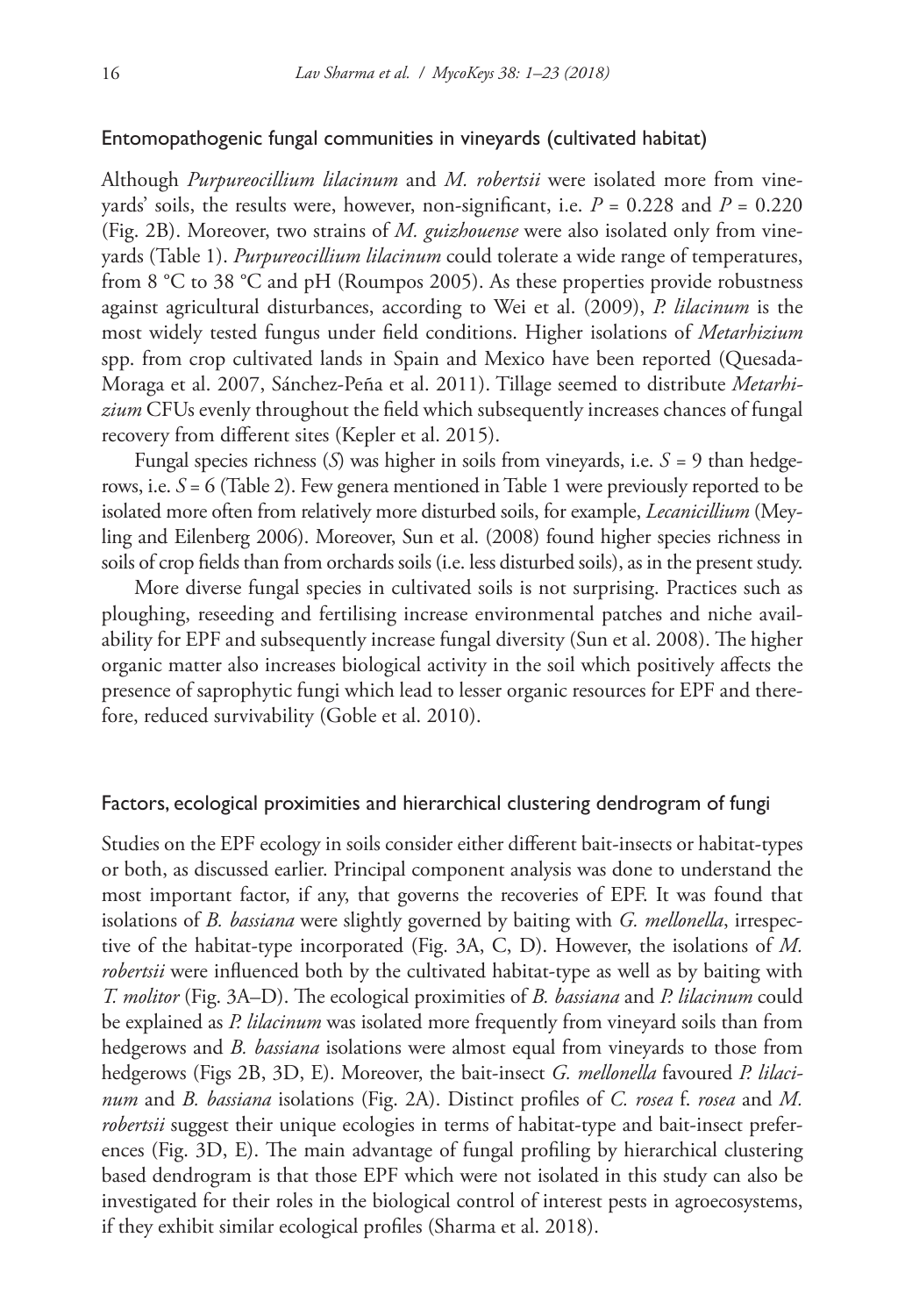#### Fungal abundance and diversity

Entomopathogenic fungi was observed in  $44.26\% \pm 3.67\%$  of the soil samples and it was comparable to previous studies in Finland (38.6%) (Vänninen 1996), Palestine (33.6%) (Ali-Shtayeh et al. 2003), Alicante province, Spain (32.8%) (Asensio et al. 2003), South Africa (21.53%) (Goble et al. 2010), UK (17.6%) (Chandler et al. 1997) and southern Italy (14.9%) (Tarasco et al. 1997). More diverse fungal species were found in the present study when compared with the other studies in Mediterranean regions, for example, in Italy (Tarasco et al. 1997), Spain (Asensio et al. 2003, Quesada-Moraga et al. 2007, Garrido-Jurado et al. 2015), Turkey (Sevim et al. 2009) and Morocco (Imoulan et al. 2011). Different studies suggest that *Metarhizium* spp. are either absent (Ali-Shtayeh et al. 2003, Oliveira et al. 2012) or less prevalent in the Mediterranean region (Tarasco et al. 1997, Asensio et al. 2003, Quesada-Moraga et al. 2007, Garrido-Jurado et al. 2015). Surprisingly, Garrido-Jurado et al. (2015) reported just four isolates of *M. robertsii* from 270 soil samples in Spain which was quite a small number compared with the 11 isolates from 183 soil samples found in the present study. Occasional isolations of many species were noticed in the present study and, according to our knowledge, this is the first isolation of entomopathogenic strains of *B. varroae*, *L. aphanocladii*, *L. dimorphum*, *M. robertsii* and *M. guizhouense* in Portugal.

# **Conclusion**

Entomopathogenic fungi have been known for their potential as insect biocontrol agents and recent studies focus on their use for conservation biological control. However, the information about their ecology in vineyards is very limited. The main aim of the research was to analyse functional fungal entomopathogenicity of the soils of DWR in Portugal. It was found that different habitat-types and bait-insects have significant effects on the isolation of certain EPF species. Species richness and abundance differed amongst soil habitats. *Clonostachys rosea* f. *rosea* is a renowned mycoparasite and, recently, it has been tested positive for endophytism and entomopathogenicity. The higher recovery of *C. rosea* f. *rosea* from semi-natural habitats suggests its use in less disturbed soils. Moreover, hedgerow-specific isolation of *B. pseudobassiana* points to its inability to withstand harsher conditions in cultivated soils. The first isolation of *C. cicadae* as an EPF from Mediterranean soils supports its biocontrol potential in this climate, at least in less-disturbed habitats. Therefore, these properties should be capitalised accordingly. Principal component analysis could decipher that baiting, using *G. mellonella*, influence the isolations of *B. bassiana*, irrespective of the habitat-type incorporated. However, *M. robertsii* isolations were highly governed by the cultivated habitat-type as well as by the use of *T. molitor* as bait-insect. Overall, it was observed that DWR harbour various EPF which could be used as potential biocontrol agents for vineyard pests such as the European Grapevine Moth and understanding the functional ecology of EPF could help in using them more efficiently.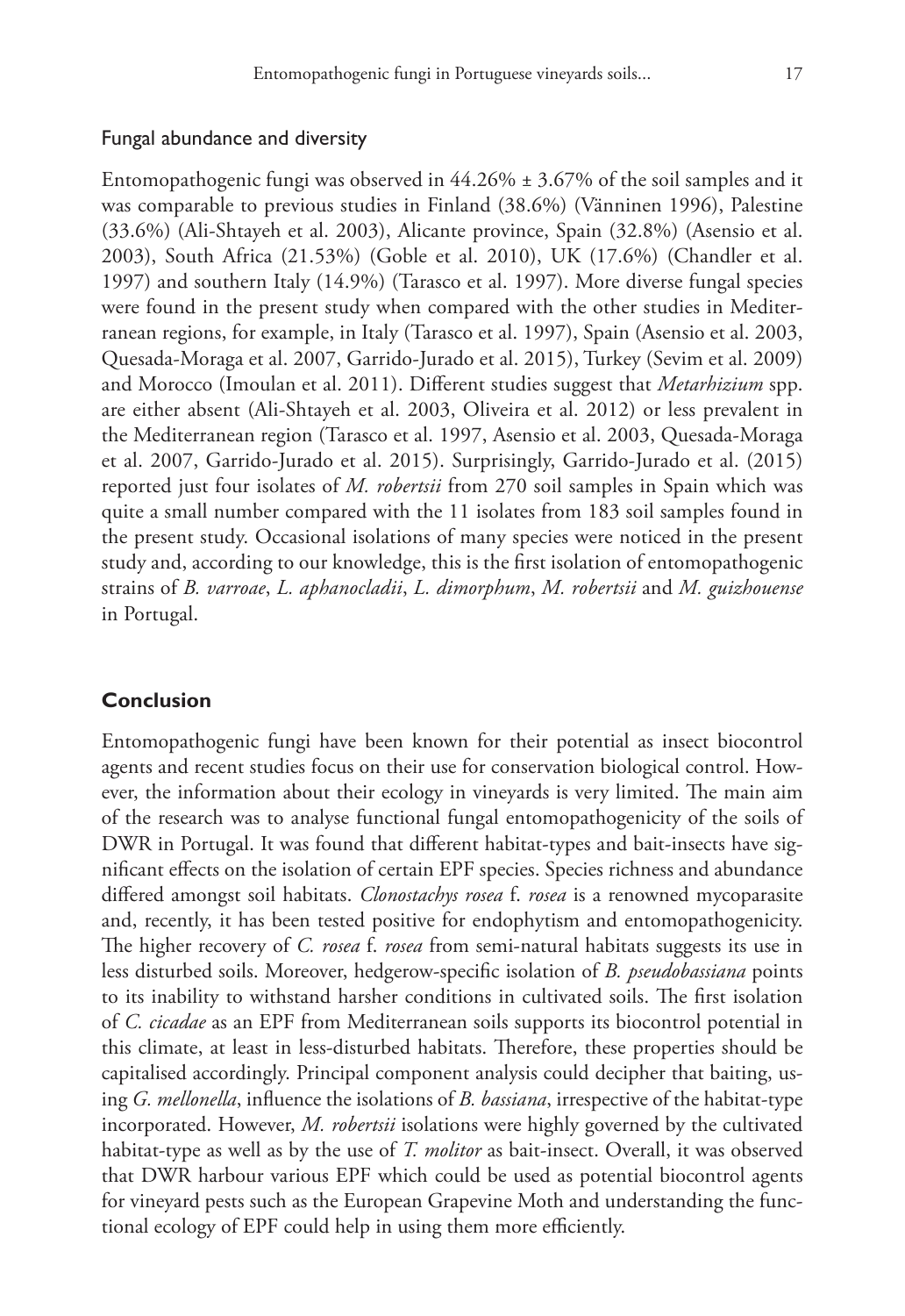Although *T. molitor* has been used previously on a few occasions, still many of the recent studies, even those conducted in the past few months, overlook the use of *T. molitor* when dealing with EPF and especially *Metarhizium* ecology. While these studies bring a significant advancement to our knowledge in EPF ecology, they suffer from the lack of any concrete study which highlights the significant limitations of using the '*Galleria*-bait method' alone to isolate *Metarhizium* from soils. As *G. mellonella* was a significantly better bait-insect for isolating *B. bassiana*, therefore, the combined use of *G. mellonella* and *T. molitor* is indispensable for a more complete understanding of EPF diversity and distribution within a region. In this study, the authors modify the existing '*Galleria*-bait method' and propose the use of the '*Galleria*-*Tenebrio*-bait method' for future studies in this area.

#### **Acknowledgements**

The work is a part of L. Sharma's PhD. dissertation. Authors would like to thank the reviewers for their meaningful comments on the manuscript, Dr. Fátima Gonçalves, University of Trás-os-Montes and Alto Douro, for the help during soil collections and the farm technicians of the two wine companies Sogevinus Finewines SA and Real Companhia Velha for their constant co-operation during the investigation. Research was funded by the EcoVitis project; National Funds by FCT – Portuguese Foundation for Science and Technology, under the projects UID/AGR/04033/2013 and UID/ MULTI/04621/2013; and from European Investment Funds by FEDER/COMPETE/ POCI – Operational Competitiveness and Internationalisation Programme, under Project POCI-01-0145-FEDER-006958. The authors declare no conflict of interest.

#### **References**

- Aguilera Sammaritano JA, López Lastra CC, Leclerque A, Vazquez F, Toro ME, D'Alessandro CP, Cuthbertson AGS, Lechner BE (2016) Control of *Bemisia tabaci* by entomopathogenic fungi isolated from arid soils in Argentina. Biocontrol Science and Technology 26: 1668–1682.<https://doi.org/10.1080/09583157.2016.1231776>
- Ali-Shtayeh MS, Mara'i A-BBM, Jamous RM (2003) Distribution, occurrence and characterization of entomopathogenic fungi in agricultural soil in the Palestinian area. Mycopathologia 156: 235–244.<https://doi.org/10.1023/A:1023339103522>
- Asensio L, Carbonell T, Lopez Jimenez J, López Llorca L (2003) Entomopathogenic fungi in soils from Alicante province. Spanish Journal of Agricultural Research 1: 37–45. [https://](https://doi.org/10.5424/sjar/2003013-33) [doi.org/10.5424/sjar/2003013-33](https://doi.org/10.5424/sjar/2003013-33)
- Barker CW, Barker GM (1998) Generalist entomopathogens as biological indicators of deforestation and agricultural land use impacts on Waikato soils. New Zealand Journal of Ecology 22: 189–196. <https://www.jstor.org/stable/24054691>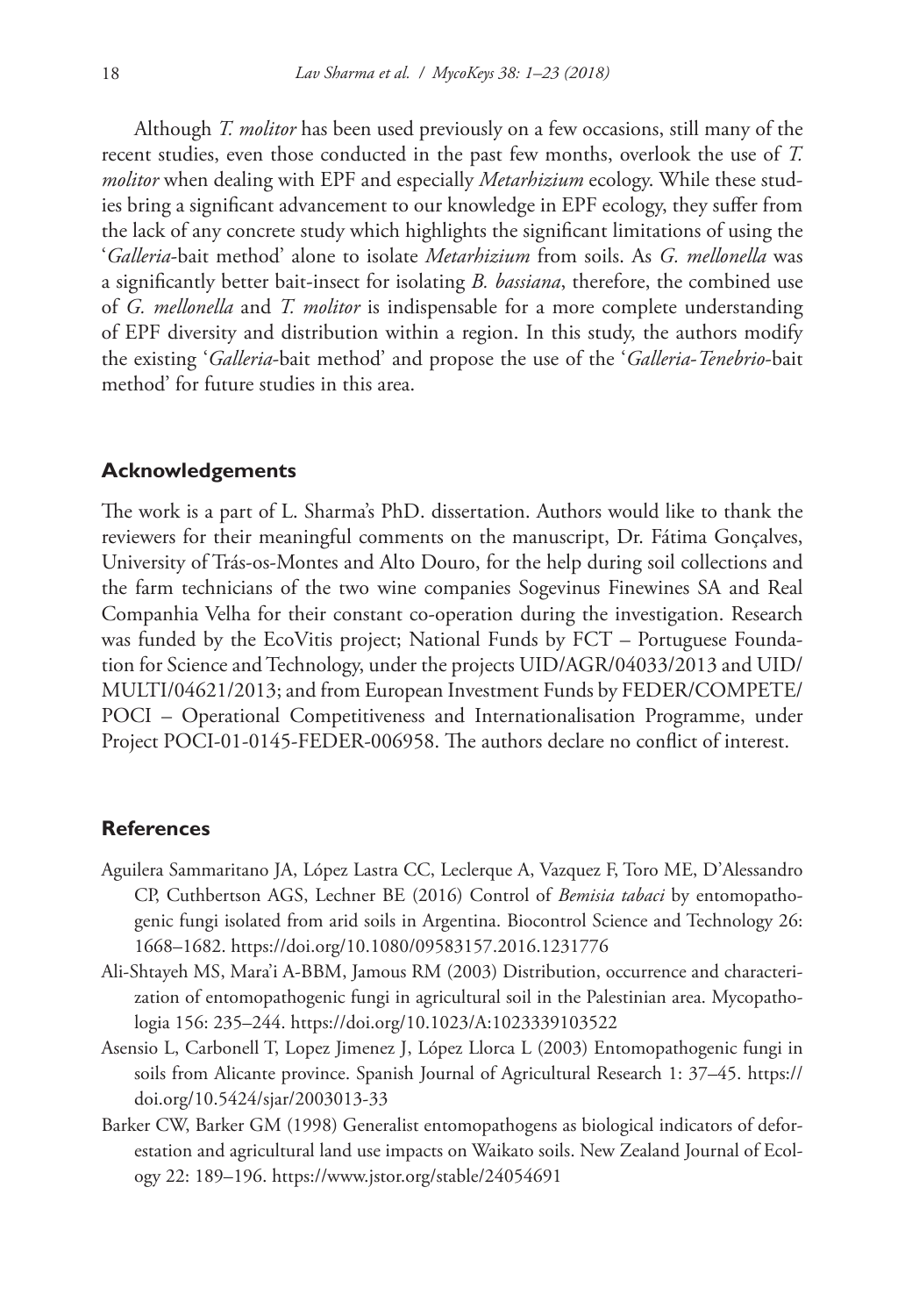- Bidochka MJ, Kasperski JE, Wild GAM (1998) Occurrence of the entomopathogenic fungi Metarhizium anisopliae and *Beauveria bassiana* in soils from temperate and near-northern habitats. Canadian Journal of Botany 76: 1198–1204.<https://doi.org/10.1139/b98-115>
- Carlos CGF, Sousa S, Salvação J, Sharma L, Soares R, Manso J, Nóbrega M, Lopes A, Soares S, Aranha J, Villemant C, Marques G, Torres L (2013) Environmentally safe strategies to control the European Grapevine Moth, *Lobesia botrana* (Den. & Schiff.) in the Douro Demarcated Region. Ciência e Técnica Vitivinícola: 1006–1011. [http://www.advid.pt/](http://www.advid.pt/imagens/artigos/13736242012647.pdf) [imagens/artigos/13736242012647.pdf](http://www.advid.pt/imagens/artigos/13736242012647.pdf)
- Chandler D, Hay D, Reid AP (1997) Sampling and occurrence of entomopathogenic fungi and nematodes in UK soils. Applied Soil Ecology 5: 133–141. [https://doi.org/10.1016/](https://doi.org/10.1016/S0929-1393(96)00144-8) [S0929-1393\(96\)00144-8](https://doi.org/10.1016/S0929-1393(96)00144-8)
- Clifton EH, Jaronski ST, Coates BS, Hodgson EW, Gassmann AJ (2018) Effects of endophytic entomopathogenic fungi on soybean aphid and identification of *Metarhizium* isolates from agricultural fields. PLoS ONE 13: e0194815. [https://doi.org/10.1371/journal.](https://doi.org/10.1371/journal.pone.0194815) [pone.0194815](https://doi.org/10.1371/journal.pone.0194815)
- Clifton EH, Jaronski ST, Hodgson EW, Gassmann AJ (2015) Abundance of Soil-Borne Entomopathogenic Fungi in Organic and Conventional Fields in the Midwestern USA with an Emphasis on the Effect of Herbicides and Fungicides on Fungal Persistence. PLoS ONE 10: e0133613.<https://doi.org/10.1371/journal.pone.0133613>
- Domsch KH, Gams W, Anderson TH (2007) Compendium of Soil Fungi. IHW-Verlag and Verlagsbuchhandlung, 672 pp.
- Enkerli J, Widmer F, Keller S (2004) Long-term field persistence of *Beauveria brongniartii* strains applied as biocontrol agents against European cockchafer larvae in Switzerland. Biological Control 29: 115–123. [https://doi.org/10.1016/S1049-9644\(03\)00131-2](https://doi.org/10.1016/S1049-9644(03)00131-2)
- Fernández-Salas A, Alonso-Díaz MA, Alonso-Morales RA, Lezama-Gutiérrez R, Rodríguez-Rodríguez JC, Cervantes-Chávez JA (2017) Acaricidal activity of Metarhizium anisopliae isolated from paddocks in the Mexican tropics against two populations of the cattle tick *Rhipicephalus microplus*. Medical and Veterinary Entomology 31: 36–43. [https://doi.](https://doi.org/10.1111/mve.12203) [org/10.1111/mve.12203](https://doi.org/10.1111/mve.12203)
- Fisher JJ, Rehner SA, Bruck DJ (2011) Diversity of rhizosphere associated entomopathogenic fungi of perennial herbs, shrubs and coniferous trees. Journal of Invertebrate Pathology 106: 289–295.<https://doi.org/10.1016/j.jip.2010.11.001>
- Gan H, Wickings K (2017) Soil ecological responses to pest management in golf turf vary with management intensity, pesticide identity, and application program. Agriculture, Ecosystems and Environment 246: 66–77. <https://doi.org/10.1016/j.agee.2017.05.014>
- Gardes M, Bruns TD (1993) ITS primers with enhanced specificity for basidiomycetes application to the identification of mycorrhizae and rusts. Molecular Ecology 2: 113–118. <https://doi.org/10.1111/j.1365-294X.1993.tb00005.x>
- Garrido-Jurado I, Fernandez-Bravo M, Campos C, Quesada-Moraga E (2015) Diversity of entomopathogenic Hypocreales in soil and phylloplanes of five Mediterranean cropping systems. Journal of Invertebrate Pathology 130: 97–106. [https://doi.org/10.1016/j.](https://doi.org/10.1016/j.jip.2015.06.001) [jip.2015.06.001](https://doi.org/10.1016/j.jip.2015.06.001)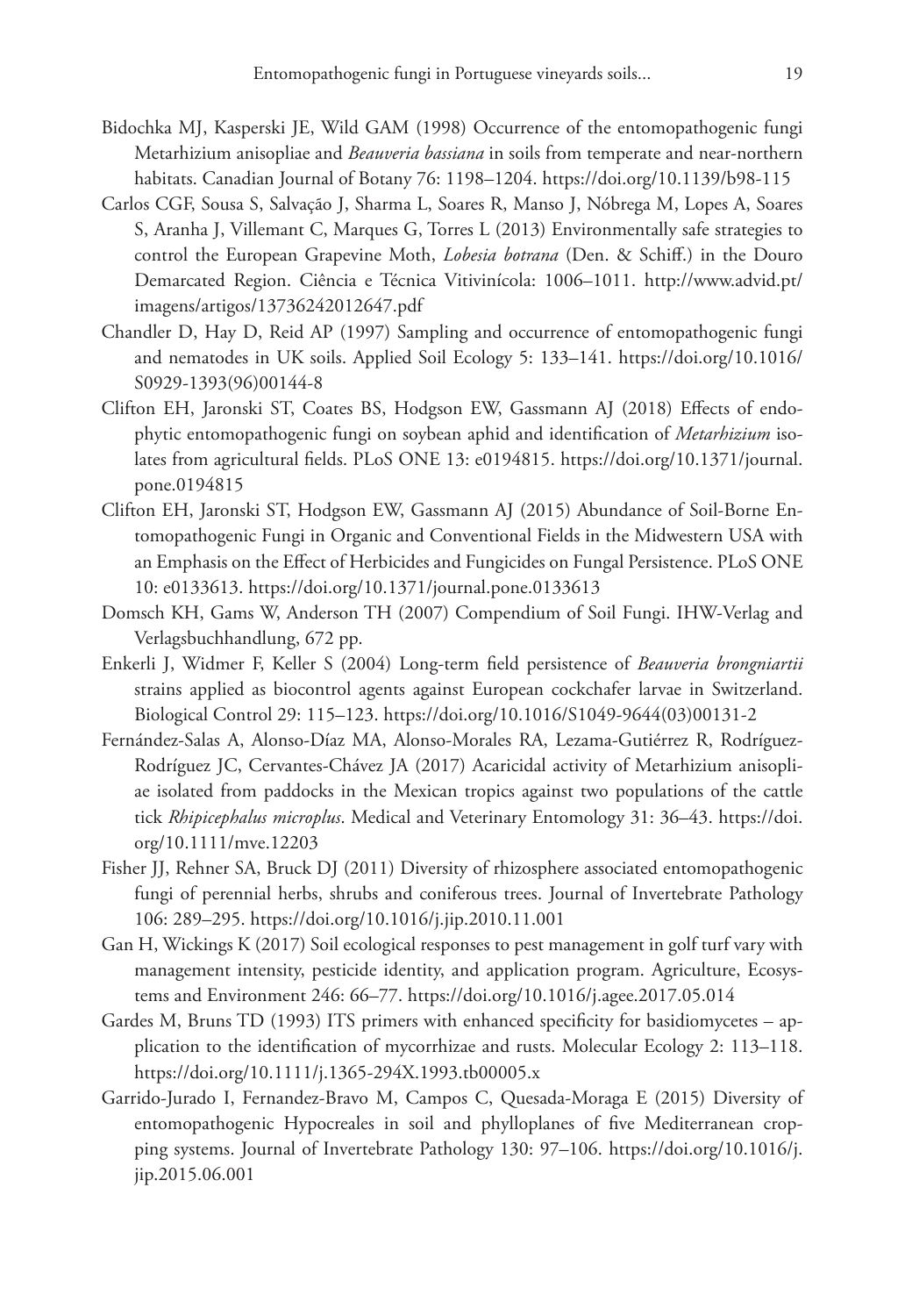- Goble TA (2010) Investigation of entomopathogenic fungi for control of false codling moth, *Thaumatotibia leucotrata*, Mediterranean fruit fly, *Ceratitis capitata* and Natal fruit fly, *C. rosa* in South African citrus. MSc Thesis, Rhodes University, South Africa. [http://hdl.han](http://hdl.handle.net/10962/d1005409)[dle.net/10962/d1005409](http://hdl.handle.net/10962/d1005409)
- Goble TA, Dames JF, P Hill M, Moore SD (2010) The effects of farming system, habitat type and bait type on the isolation of entomopathogenic fungi from citrus soils in the Eastern Cape Province, South Africa. BioControl 55: 399–412. [https://doi.org/10.1007/s10526-](https://doi.org/10.1007/s10526-009-9259-0) [009-9259-0](https://doi.org/10.1007/s10526-009-9259-0)
- Gonçalves F, Carlos C, Aranha J, Torres L (2017) Does habitat heterogeneity affect the diversity of epigaeic arthropods in vineyards? Agricultural and Forest Entomology: 1–14. [https://](https://doi.org/10.1111/afe.12270) [doi.org/10.1111/afe.12270](https://doi.org/10.1111/afe.12270)
- Hall TA (1999) BioEdit: a user-friendly biological sequence alignment editor and analysis program for Windows 95/98/NT. Nucleic Acids Symposium Series 41: 95–98. [http://brown](http://brownlab.mbio.ncsu.edu/JWB/papers/1999Hall1.pdf)[lab.mbio.ncsu.edu/JWB/papers/1999Hall1.pdf](http://brownlab.mbio.ncsu.edu/JWB/papers/1999Hall1.pdf)
- Hernández-Domínguez C, Guzmán-Franco AW (2017) Species Diversity and population dynamics of entomopathogenic fungal species in the genus *Metarhizium* – a spatiotemporal study. Microbial Ecology 74: 194–206.<https://doi.org/10.1007/s00248-017-0942-x>
- Hughes WOH, Thomsen L, Eilenberg J, Boomsma JJ (2004) Diversity of entomopathogenic fungi near leaf-cutting ant nests in a neotropical forest, with particular reference to *Metarhizium anisopliae* var. *anisopliae*. Journal of Invertebrate Pathology 85: 46–53. [https://doi.](https://doi.org/10.1016/j.jip.2003.12.005) [org/10.1016/j.jip.2003.12.005](https://doi.org/10.1016/j.jip.2003.12.005)
- Imoulan A, Alaoui A, El Meziane A (2011) Natural occurrence of soil-borne entomopathogenic fungi in the Moroccan endemic forest of *Argania spinosa* and their pathogenicity to *Ceratitis capitata*. World Journal of Microbiology and Biotechnology 27: 2619–2628. <https://doi.org/10.1007/s11274-011-0735-1>
- Jaronski ST (2010) Ecological factors in the inundative use of fungal entomopathogens. Bio-Control 55: 159–185. <https://doi.org/10.1007/s10526-009-9248-3>
- Katoh K, Standley DM (2013) MAFFT multiple sequence alignment software version 7: improvements in performance and usability. Molecular Biology and Evolution 30: 772–780. <https://doi.org/10.1093/molbev/mst010>
- Keller S, Kessler P, Schweizer C (2003) Distribution of insect pathogenic soil fungi in Switzerland with special reference to *Beauveria brongniartii* and *Metharhizium anisopliae*. BioControl 48: 307–319. <https://doi.org/10.1023/A:1023646207455>
- Keller S, Zimmermann G (1989) Mycopathogens of soil insects. In: Wilding N, Collins NM, Hammond PM, Webber JF (Eds) Insect-Fungus Interactions. Academic Press, London, 239–270.<https://doi.org/10.1016/B978-0-12-751800-8.50016-1>
- Kepler RM, Ugine TA, Maul JE, Cavigelli MA, Rehner SA (2015) Community composition and population genetics of insect pathogenic fungi in the genus *Metarhizium* from soils of a long-term agricultural research system. Environmental Microbiology 17: 2791–2804. <https://doi.org/10.1111/1462-2920.12778>
- Keyser CA, De Fine Licht HH, Steinwender BM, Meyling NV (2015) Diversity within the entomopathogenic fungal species *Metarhizium flavoviride* associated with agricultural crops in Denmark. BMC Microbiology 15: 249. [https://doi.org/10.1186/s12866-015-](https://doi.org/10.1186/s12866-015-0589-z) [0589-z](https://doi.org/10.1186/s12866-015-0589-z)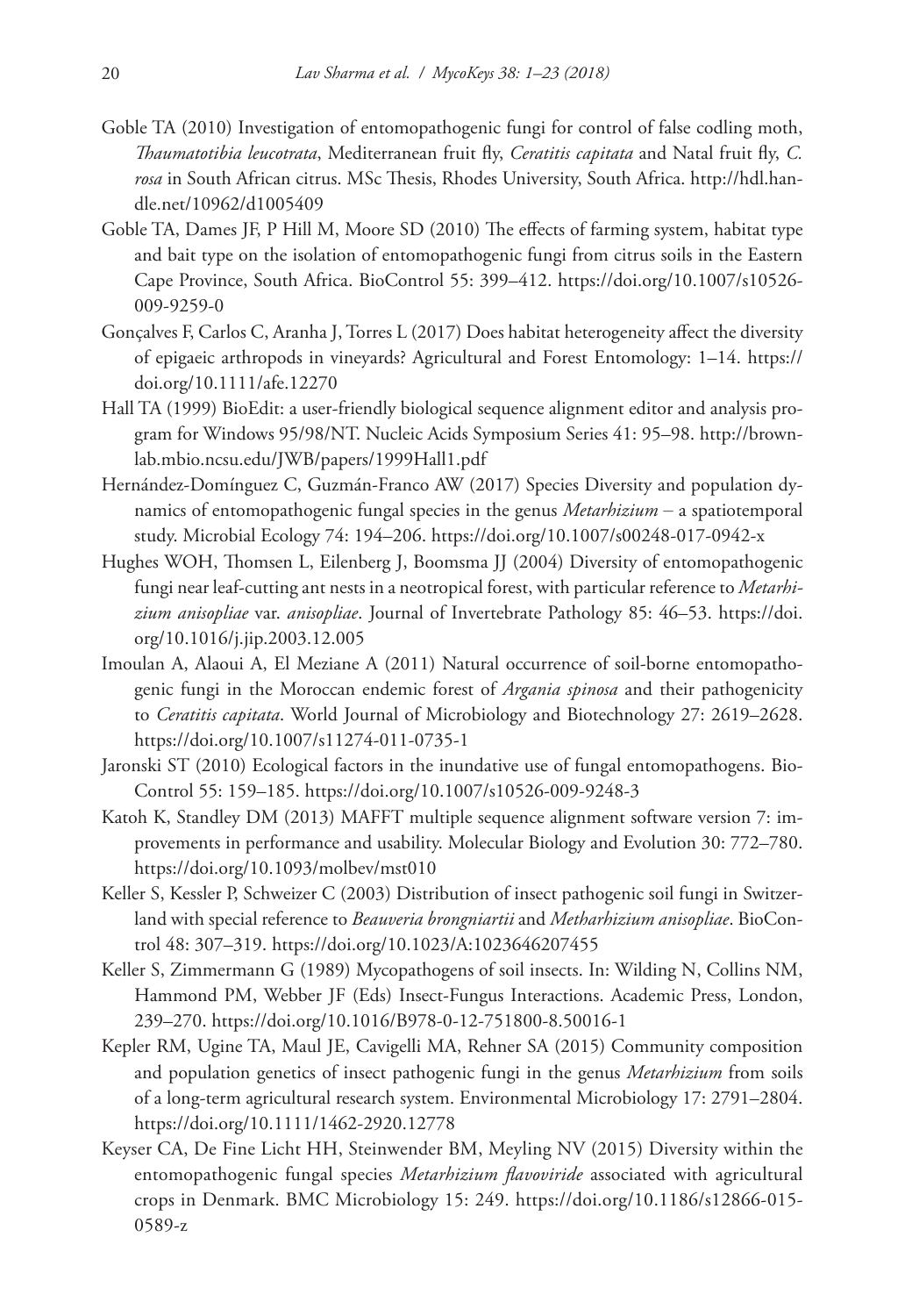- Keyser CA, Jensen B, Meyling NV (2016) Dual effects of *Metarhizium* spp. and *Clonostachys rosea* against an insect and a seed-borne pathogen in wheat. Pest Management Science 72: 517–526.<https://doi.org/10.1002/ps.4015>
- Kirubakaran SA, Abdel-Megeed A, Senthil-Nathan S (2018) Virulence of selected indigenous *Metarhizium pingshaense* (Ascomycota: Hypocreales) isolates against the rice leaffolder, *Cnaphalocrocis medinalis* (Guenèe) (Lepidoptera: Pyralidae). Physiological and Molecular Plant Pathology 101: 105–115.<https://doi.org/10.1016/j.pmpp.2017.06.004>
- Klingen I, Eilenberg J, Meadow R (2002) Effects of farming system, field margins and bait insect on the occurrence of insect pathogenic fungi in soils. Agriculture, Ecosystems and Environment 91: 191–198. [https://doi.org/10.1016/S0167-8809\(01\)00227-4](https://doi.org/10.1016/S0167-8809(01)00227-4)
- Medo J, Cagáň Ľ (2011) Factors affecting the occurrence of entomopathogenic fungi in soils of Slovakia as revealed using two methods. Biological Control 59: 200–208. [https://doi.](https://doi.org/10.1016/j.biocontrol.2011.07.020) [org/10.1016/j.biocontrol.2011.07.020](https://doi.org/10.1016/j.biocontrol.2011.07.020)
- Medo J, Michalko J, Medová J, Cagáň Ľ (2016) Phylogenetic structure and habitat associations of *Beauveria* species isolated from soils in Slovakia. Journal of Invertebrate Pathology 140: 46–50.<https://doi.org/10.1016/j.jip.2016.08.009>
- Meyling NV, Eilenberg J (2006) Occurrence and distribution of soil borne entomopathogenic fungi within a single organic agroecosystem. Agriculture, Ecosystems and Environment 113: 336–341.<https://doi.org/10.1016/j.agee.2005.10.011>
- Meyling NV, Eilenberg J (2007) Ecology of the entomopathogenic fungi *Beauveria bassiana* and *Metarhizium anisopliae* in temperate agroecosystems: Potential for conservation biological control. Biological Control 43: 145–155. [https://doi.org/10.1016/j.biocon](https://doi.org/10.1016/j.biocontrol.2007.07.007)[trol.2007.07.007](https://doi.org/10.1016/j.biocontrol.2007.07.007)
- Meyling NV, Lubeck M, Buckley EP, Eilenberg J, Rehner SA (2009) Community composition, host range and genetic structure of the fungal entomopathogen *Beauveria* in adjoining agricultural and seminatural habitats. Molecular Ecology 18: 1282–1293. [https://doi.](https://doi.org/10.1111/j.1365-294X.2009.04095.x) [org/10.1111/j.1365-294X.2009.04095.x](https://doi.org/10.1111/j.1365-294X.2009.04095.x)
- Meyling NV, Schmidt NM, Eilenberg J (2012) Occurrence and diversity of fungal entomopathogens in soils of low and high Arctic Greenland. Polar Biology 35: 1439–1445. [https://doi.](https://doi.org/10.1007/s00300-012-1183-6) [org/10.1007/s00300-012-1183-6](https://doi.org/10.1007/s00300-012-1183-6)
- Möller EM, Bahnweg G, Sandermann H, Geiger HH (1992) A simple and efficient protocol for isolation of high molecular weight DNA from filamentous fungi, fruit bodies, and infected plant tissues. Nucleic Acids Research 20: 6115–6116.<https://doi.org/10.1093/nar/20.22.6115>
- Muñiz-Reyes E, Guzmán-Franco AW, Sánchez-Escudero J, Nieto-Angel R (2014) Occurrence of entomopathogenic fungi in tejocote (Crataegus mexicana) orchard soils and their pathogenicity against *Rhagoletis pomonella*. Journal of Applied Microbiology 117: 1450–1462. <https://doi.org/10.1111/jam.12617>
- Oddsdottir ES, Nielsen C, Sen R, Harding S, Eilenberg J, Halldorsson G (2010) Distribution patterns of soil entomopathogenic and birch symbiotic ectomycorrhizal fungi across native woodlandand degraded habitats in Iceland. Icelandic Agricultural Sciences 23: 37–49. <http://hdl.handle.net/1946/19923>
- Oliveira I, Pereira JA, Lino-Neto T, Bento A, Baptista P (2012) Fungal diversity associated to the olive moth, *Prays oleae* Bernard: A survey for potential entomopathogenic fungi. Microbial Ecology 63: 964–974.<https://doi.org/10.1007/s00248-011-9955-z>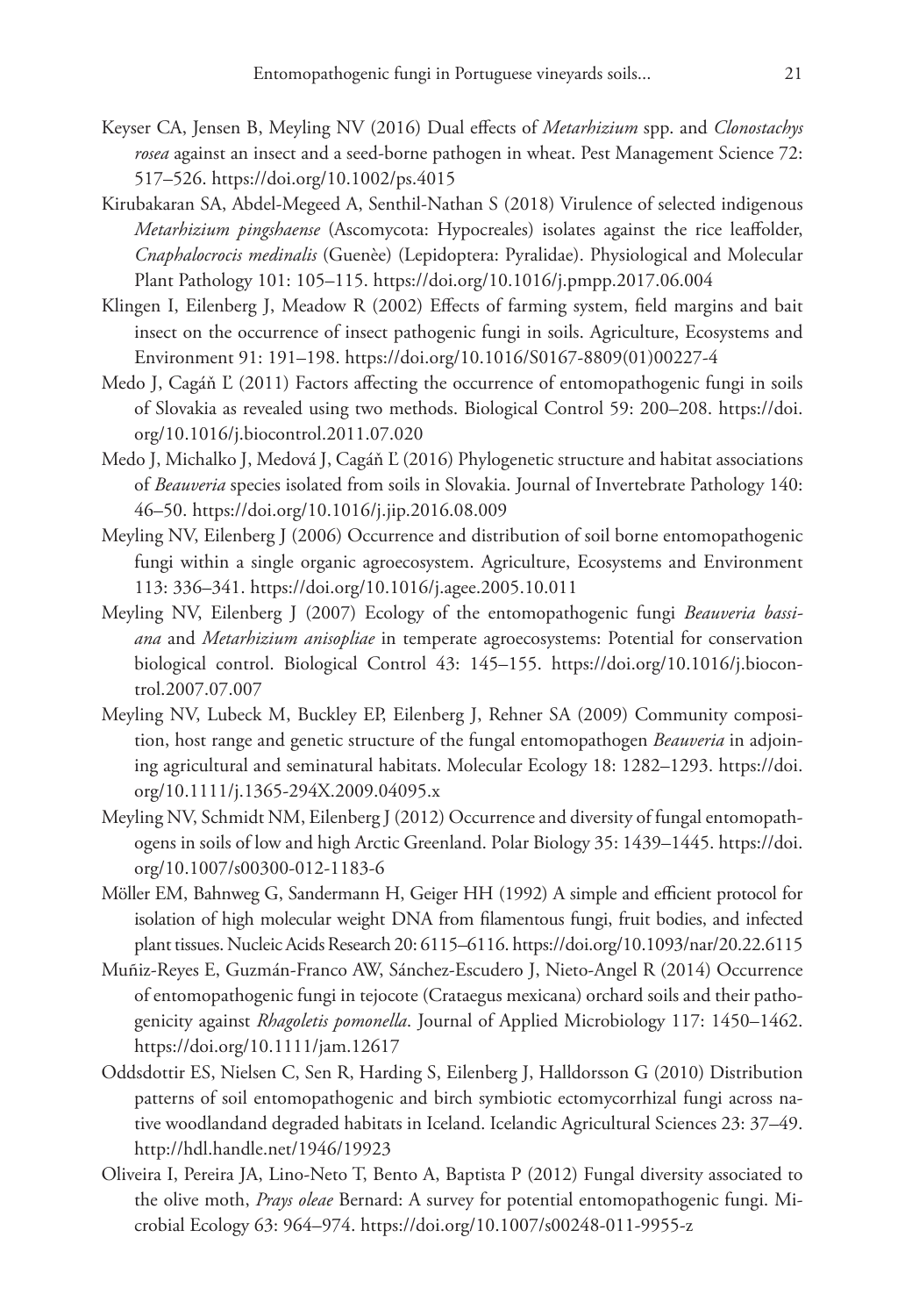- Pérez-González VH, Guzmán-Franco AW, Alatorre-Rosas R, Hernández-López J, Hernández-López A, Carrillo-Benítez MG, Baverstock J (2014) Specific diversity of the entomopathogenic fungi Beauveria and Metarhizium in Mexican agricultural soils. Journal of Invertebrate Pathology 119: 54–61.<https://doi.org/10.1016/j.jip.2014.04.004>
- Posadas JB, Comerio RM, Mini JI, Nussenbaum AL, Lecuona RE (2012) A novel dodine-free selective medium based on the use of cetyl trimethyl ammonium bromide (CTAB) to isolate *Beauveria bassiana*, *Metarhizium anisopliae* sensu lato and *Paecilomyces lilacinus* from soil. Mycologia 104: 974–980.<https://doi.org/10.3852/11-234>
- Quesada-Moraga E, Navas-Cortés JA, Maranhao EAA, Ortiz-Urquiza A, Santiago-Álvarez C (2007) Factors affecting the occurrence and distribution of entomopathogenic fungi in natural and cultivated soils. Mycological Research 111: 947–966. [https://doi.org/10.1016/j.](https://doi.org/10.1016/j.mycres.2007.06.006) [mycres.2007.06.006](https://doi.org/10.1016/j.mycres.2007.06.006)
- Roumpos C (2005) Ecological studies on *Paecilomyces lilacinus* strain 251 and their importance for biocontrol of plant-parasitic nematodes and environmental risk assessment. PhD Thesis, Rheinische Friedrich-Wilhelms-Universität Bonn.<http://library.wur.nl/WebQuery/titel/1801236>
- Rudeen ML, Jaronski ST, Petzold-Maxwell JL, Gassmann AJ (2013) Entomopathogenic fungi in cornfields and their potential to manage larval western corn rootworm *Diabrotica virgifera virgifera*. Journal of Invertebrate Pathology 114: 329–332. [https://doi.org/10.1016/j.](https://doi.org/10.1016/j.jip.2013.09.009) [jip.2013.09.009](https://doi.org/10.1016/j.jip.2013.09.009)
- Sánchez-Peña SR, Lara JS-J, Medina RF (2011) Occurrence of entomopathogenic fungi from agricultural and natural ecosystems in Saltillo, México, and their virulence towards thrips and whiteflies. Journal of Insect Science 11: 1.<https://doi.org/10.1673/031.011.0101>
- Scheepmaker JWA, Butt TM (2010) Natural and released inoculum levels of entomopathogenic fungal biocontrol agents in soil in relation to risk assessment and in accordance with EU regulations. Biocontrol Science and Technology 20: 503–552. [https://doi.](https://doi.org/10.1080/09583150903545035) [org/10.1080/09583150903545035](https://doi.org/10.1080/09583150903545035)
- Schneider S, Widmer F, Jacot K, Kölliker R, Enkerli J (2012) Spatial distribution of Metarhizium clade 1 in agricultural landscapes with arable land and different semi-natural habitats. Applied Soil Ecology 52: 20–28. <https://doi.org/10.1016/j.apsoil.2011.10.007>
- Sevim A, Demir I, Höfte M, Humber RA, Demirbag Z (2009) Isolation and characterization of entomopathogenic fungi from hazelnut-growing region of Turkey. BioControl 55: 279–297.<https://doi.org/10.1007/s10526-009-9235-8>
- Sharma L, Gonçalves F, Oliveira I, Torres L, Marques G (2018) Insect-associated fungi from naturally mycosed vine mealybug *Planococcus ficus* (Signoret) (Hemiptera: Pseudococcidae). Biocontrol Science and Technology 28: 122–141. [https://doi.org/10.1080/095831](https://doi.org/10.1080/09583157.2018.1428733) [57.2018.1428733](https://doi.org/10.1080/09583157.2018.1428733)
- Steinwender BM, Enkerli J, Widmer F, Eilenberg J, Thorup-Kristensen K, Meyling NV (2014) Molecular diversity of the entomopathogenic fungal *Metarhizium* community within an agroecosystem. Journal of Invertebrate Pathology 123: 6–12. [https://doi.org/10.1016/j.](https://doi.org/10.1016/j.jip.2014.09.002) [jip.2014.09.002](https://doi.org/10.1016/j.jip.2014.09.002)
- Sun B-D, Liu X-Z (2008) Occurrence and diversity of insect-associated fungi in natural soils in China. Applied Soil Ecology 39: 100–108. <https://doi.org/10.1016/j.apsoil.2007.12.001>